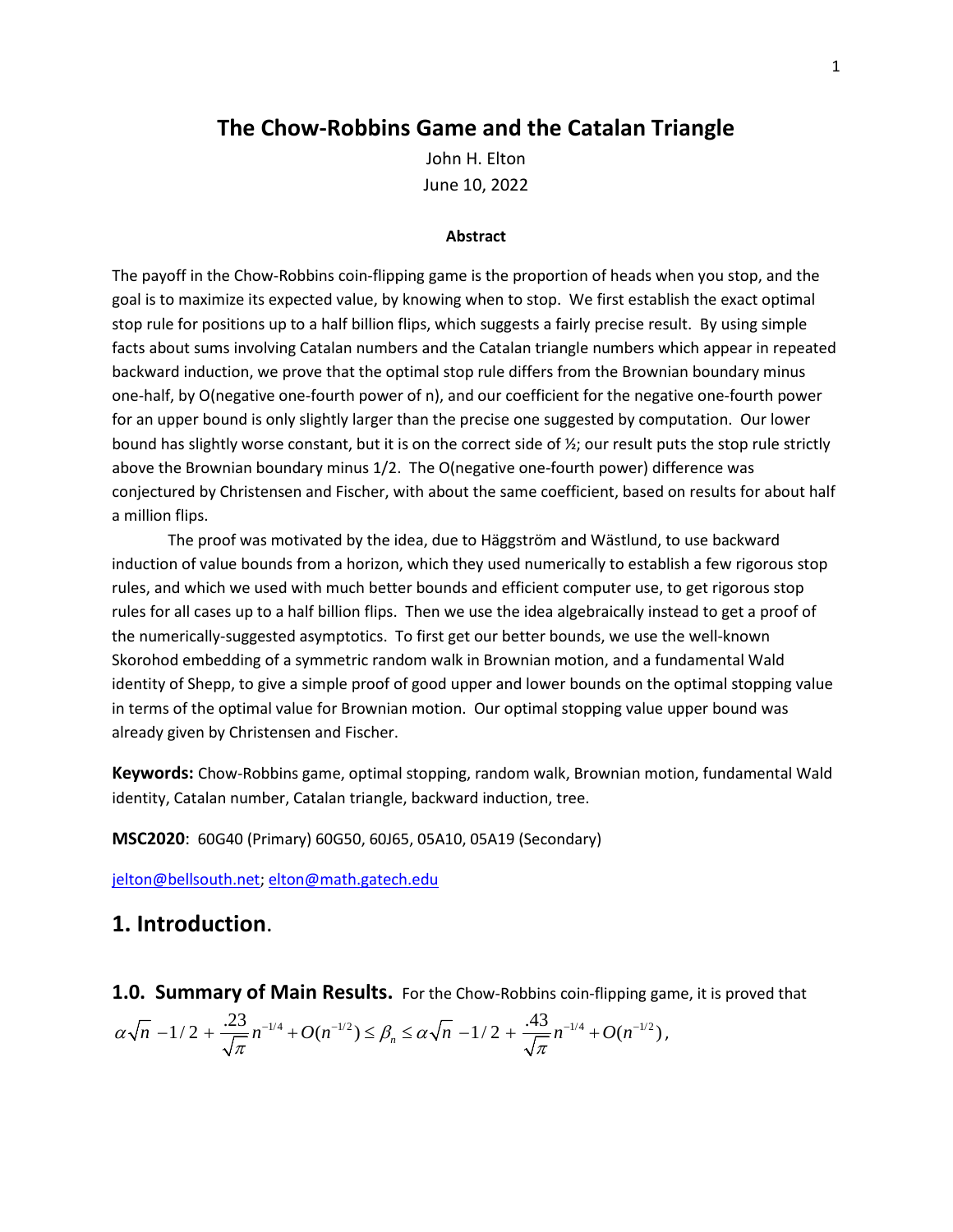where  $\beta_n$  is the optimal stopping boundary for the random walk of heads minus tails; this is Theorem 1 below at (1.2.1). The optimal stopping boundary is strictly above  $\alpha \sqrt{n} - 1/2$ . The  $O(n^{-1/4})$  asymptotic behavior had been conjectured by Christensen and Fischer[4]. The method of proof is repeated backward induction from a horizon with bounds on value, creating a tree with weights related to Catalan numbers and Catalan triangle numbers, and a generalized backward induction principle, that it is optimal to stop only if the tree sum back to a horizon does not exceed the payoff ratio ( Lemma 4 (1.2.5)). The tree sums are approximated by approximating the known value for the Brownian motion

analog, and by using simple formulas for Catalan number sums  $\sum_{n=1}^{1}$  $\mathbf{0}$  $\sum_{n=1}^{n-1} 2^{-2m-1} m^k$ *m m*  $\sum_{n=1}^{-1} 2^{-2m-1} m^k C$  $\sum_{m=0}^\infty 2^{-2m-1} m^k C_m$  , and for Catalan triangle

sums  $2^{-2n+1}$ 1  $2^{-2n+1}\sum_{j=1}^{n}j^{k}B(n,j)$ *j* <sup>-2n+1</sup>∑ *j<sup>k</sup>B*(*n*, *j*  $\sum_{j=1} j^k B(n,j)$  [8]. The idea to use backward induction of bounds from a horizon was

motivated by Häggström and Wästlund[5], who did that numerically to obtain stop rules for a small number of specific positions; we did it algebraically to obtain Theorem 1.

Preliminary to the proof above, we obtained the bounds  $V_{w}(d,n) \left(1 - \frac{5}{12n} \left(1 + \frac{1}{\sqrt{n}}\right)\right)$  $\left(1-\frac{5}{12n}\left(1+\frac{1}{\sqrt{n}}\right)\right)$ 

 $\leq V(d,n) \leq V_w(d,n)$ , where  $V_w$  is for Brownian motion value and *V* is for the random walk value (Lemmas 1 and 2 below). For proving both the upper bound and the lower bound, we used the Skorohod embedding of the random walk in Brownian motion. For the lower bound, we also used a fundamental Wald identity of Shepp. The upper bound was given by Christensen and Fischer [4], with a different proof. We used these much better bounds, with the method of [5], to obtain specific rigorous stop rules for all *d* up to 20000, corresponding to all *n* up to more than half a billion. We then used these bounds algebraically to prove Theorem 1. This extensive data (graphs in section (1.1)) suggests

that perhaps 
$$
\beta_n = \alpha \sqrt{n} - 1/2 + \frac{\alpha^{3/2}}{2} \frac{1}{\sqrt{\pi}} n^{-1/4} + O(n^{-1/2}) = \alpha \sqrt{n} - 1/2 + \frac{.385...}{\sqrt{\pi}} n^{-1/4} + O(n^{-1/2}).
$$

The upper bound in Theorem 1 has a coefficient of  $n^{-1/4}$  that is not much larger than this. Christensen and Fischer suggest a coefficient that is close to 3/2 2 α  $\frac{1}{\pi}$ .

**1.1. Background and Numerical exploration.** The payoff in the Chow-Robbins coin-flipping game, introduced in 1965 by Chow and Robbins[3], is the proportion of heads when you stop, and the goal is to maximize its expected value, by knowing when it is best to stop. The simplicity of the game is appealing, and it might seem like it should be easy to decide exactly how to play it to obtain the maximum expected value, but such is not the case. Finding the exact optimal stop rule for all positions has continued to be an open problem that generates interest, e.g. [4,5,6,7]. It is easier to work with  $d = 2a - n$ , the number of heads minus the number of tails, where a is the number of heads after *n* flips. Stopping to maximize the expected value of  $d/n$  is equivalent to the original problem of doing that for  $a/n$ , and d is now the sum of i.i.d.  $\pm 1$  valued random variables, a symmetric random walk.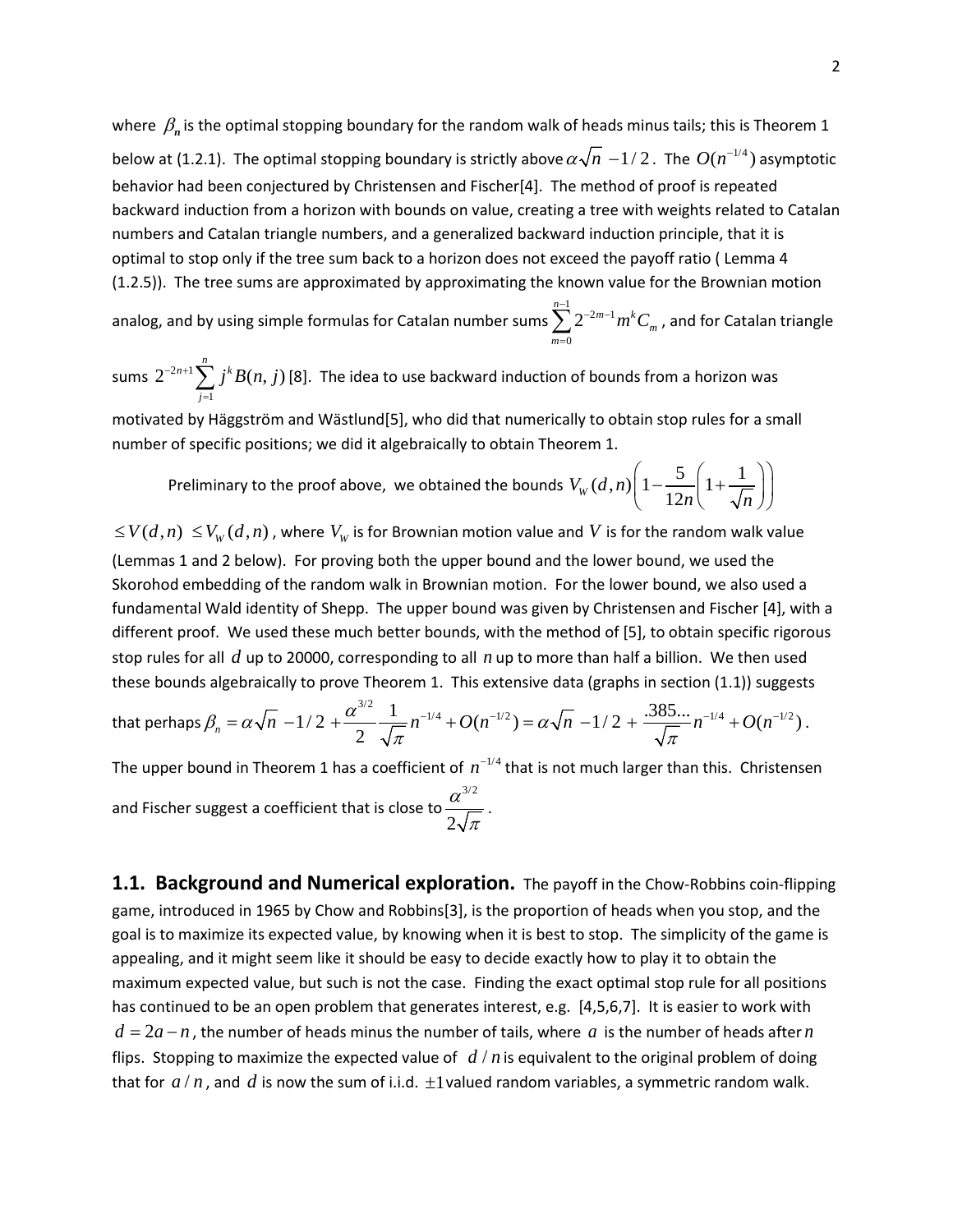Chow and Robbins proved the existence of an optimal stopping boundary as a sequence of numbers  $\beta_1, \beta_2, ...$  such that it is optimal to stop at the first *n* such that  $d \geq \beta_n$ , but with no formula for these.

In 1969, Shepp[10], and independently Walker[11], found a simple exact optimal stop rule for the continuous-time Brownian motion analog. Let  $W(t)$  be standard Brownian motion (Wiener

process), and define  $V_W(u, b, T) = E\left[ \frac{u + W(T)}{h + T} \right]$  $E\left[\frac{u+W(T)}{b+T}\right]$ , the expected payoff under stopping time *T* , having started at position  $(u,b)$ , where  $b > 0$ . T is a stopping time means it is a non-negative random variable that does not anticipate the future. Let  $V^{}_W(u,b)$  =  $\sup_T V^{}_W(u,b,T)$  $V_{W}(u,b) = \sup V_{W}(u,b,T)$ , the sup taken over stopping times for which the expectation exists; this is the value of the position under optimal play. Let  $\alpha$  be the unique real root of  $\alpha = (1 - \alpha^2) \int_0^\infty \exp(\lambda \alpha - \lambda^2 / 2) d\lambda$ . Computation gives  $\alpha = .83992...$ . Let  $\tau_{\alpha} = \min \{ t : u + W(t) \ge \alpha \sqrt{b+t} \}$ . They proved

#### **(1.1.1) Brownian motion solution**.

(a) 
$$
\tau_{\alpha}
$$
 is the a.s. unique optimal stopping time:  $V_W(u, b) = V_W(u, b, \tau_{\alpha})$ ;  
\n(b)  $V_W(u, b) = (1 - \alpha^2) \int_0^{\infty} \exp(\lambda u - \lambda^2 b / 2) d\lambda$ ,  $u \le \alpha \sqrt{b}$ ;  $V_W(u, b) = u / b$ ,  $u > \alpha \sqrt{b}$ 

In other words, starting at time b, it is optimal to stop when you hit the square root boundary  $\alpha \sqrt{b} + t$ . Using the invariance principle (see e.g.[ 1, pg. 281]), Shepp [10, pg. 1005-1006] used the Brownian motion result to show that the optimal stopping boundary for the random walk game is asymptotic to  $\alpha\sqrt{n}$  . But that does not give a rule for knowing if it is optimal to stop at position  $(d,n)$  . Medina and Zeilberger[7] discuss this distinction, and also give some numerical data about early positions.

In 2013, Häggström and Wästlund [5] showed, with a clever idea and the help of computer calculations, how to actually decide in some "early" positions whether or not stopping is optimal. They observed that for a given value of  $d$ , there is a value, say  $n_{s}( d )$ , such that if  $n \le n_{s}( d )$ , you should stop, otherwise you should keep playing, thus stating the stop rule in terms of *n* as a function of *d* , which is advantageous for computation: you only have to store the square root as many things as doing it the other way. Using upper and lower bounds for the value at any position, and using backward induction from "way out" (a horizon), they computed, for d between 1 and 25, numbers  $n_1(d) < n_2(d)$ such that if  $n \leq n_1(d)$  you should stop, and if  $n \geq n_2(d)$  you should go on. The idea is that as you work backward from the horizon, those numbers should pull closer together. For *d* less than 12, and for several more d 's between 13 and 25, for their horizon they found  $n_2(d) = n_1(d) + 2$ , in which case  $n_1(d) = n_c(d)$  and they therefore established the rigorous optimal stop rule for that  $d$ . Shepp's asymptotic value for the stopping rule in this formulation is  $n_s(d) \cong d^2 / \alpha^2$ . This is not so accurate: If you look at just the few cases where they actually find  $n_{s}( d )$  , you can already see that it is off about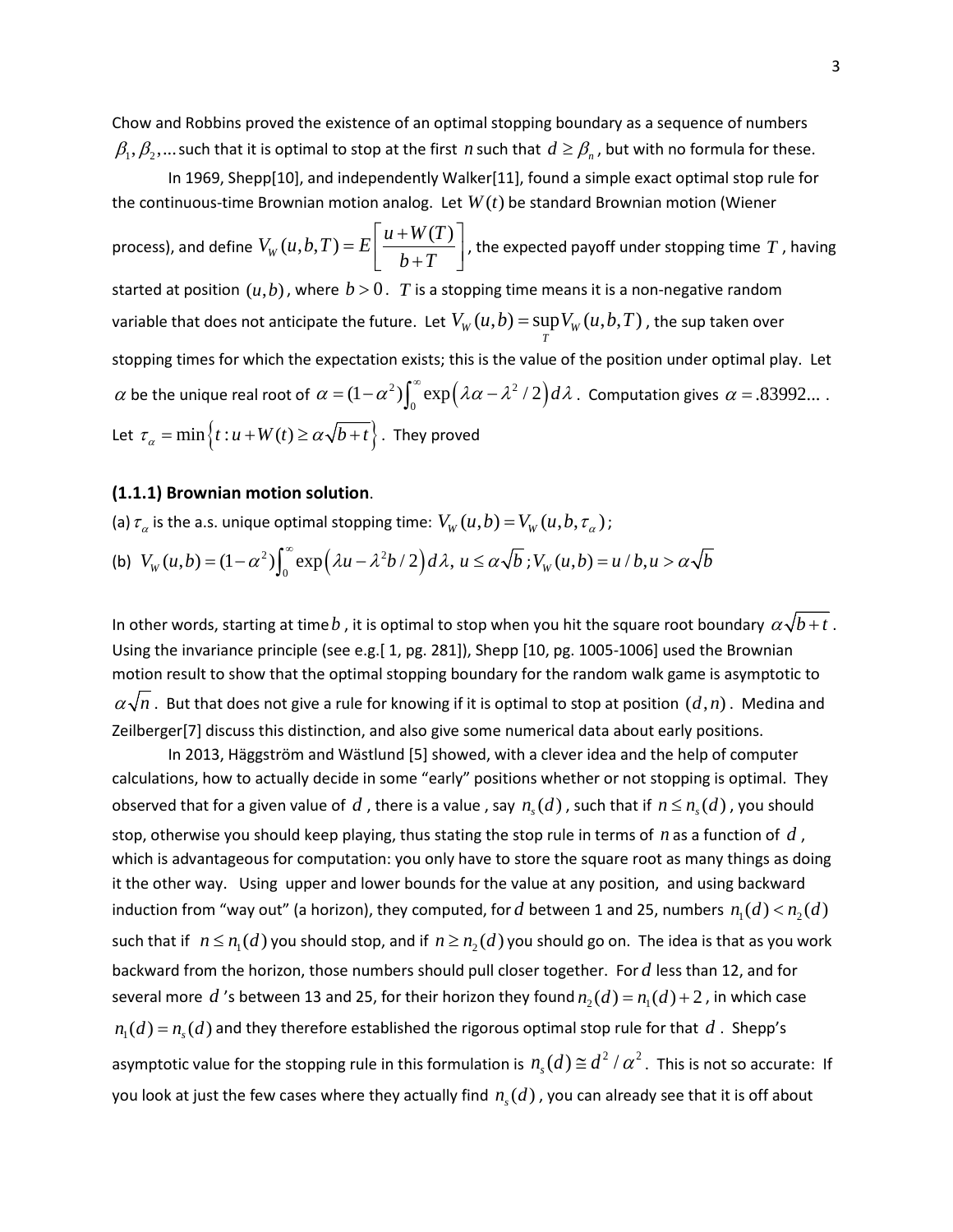first order in *d*, and actually it appears that  $n_a(d) \equiv (d^2 + d)/\alpha^2$ . Solving for *d* in terms of *n*, this is consistent with the asymptotic result suggested by Lai, Yao and Aitsahlia[6, pg. 768], that the stopping boundary for *d* in terms of *n*, is  $\beta_n = \alpha \sqrt{n-1/2} + o(1)$ .

But this limited amount of numerical data is not able to suggest anything more. By having much better upper and lower bounds, it is possible to get MUCH more data. Let  $V(u, b, T) = E\left[\frac{u + S_T}{I - T}\right]$  $E\left[\frac{u+S_T}{b+T}\right],$ where *u* is an integer,*b* is a non-negative integer, and *T* is an integer-valued stopping time for the symmetric random walk 1 *n*  $n - \sum_i$ <sup> $\Lambda_i$ </sup> *i*  $d=S_n=\sum X$  $S = S_n = \sum_{i=1} X_i$  , with  $X_n = \pm 1$  i.i.d with prob. 1/2 for each alternative.

 $(u, b)$  = sup  $V(u, b, T)$ *T*  $V(u,b) = \sup V(u,b,T)$ , the sup taken over stopping times. Christensen and Fischer [4] gave upper

and lower bounds for this random walk value. We'll arrive at the same upper bound as theirs, but in a different way, by the classical Skorohod embedding of the random walk in *W* using first-exit times, which make the result seem rather intuitive; we'll use this same embedding for getting our lower bound as well, so we present it here. The embedding idea is quite intuitive: simply sample the Brownian path each time it changes by  $\pm 1$ , and you get a version of the symmetric random walk. Formally the properties follow from the strong Markov property.

### **(1.1.2) Embedding the random walk in Brownian motion** (A. V. Skorohod).

Let  $T_0 = 0, T_n = \min\{t > T_{n-1}: |W(t) - W(T_{n-1})| = 1\}$ ,  $n = 1, 2, ...$  Then  $W(T_n)$ ,  $n = 0, 1, ...$  has the same distribution as the process  $S_n$ ,  $n = 0, 1, 2, ...$ , and  $(T_n - T_{n-1}$ ,  $W(T_n) - W(T_{n-1}))$ ,  $n = 1, 2, ...$  is an i.i.d. sequence, and  $E[T_n] = n$  (see e.g. [1, pg. 293]). It is also evident that  $T_n - T_{n-1}$  and  $W(T_n) - W(T_{n-1})$ are independent, since the exit boundaries  $W(T_{n-1}) + 1$ ,  $W(T_{n-1}) - 1$  are symmetric about  $W(T_{n-1})$ . So in fact, the collection of random variables  $T_n - T_{n-1}$ ,  $n = 1, 2, ...$  is independent from the collection  $W(T_n) - W(T_{n-1}), n = 1, 2, \ldots$ , and by telescoping, the sequence  $T_1, T_2, \ldots, T_n, \ldots$  is independent from  $W(T_1), W(T_2),..., W(T_n),...$ 

**(1.1.3) Lemma 1** (Christensen-Fischer[4, Theorem 1 pg. 3 ]).  $V(u,b) \leq V_w(u,b)$ .

*Proof*: Their proof uses superharmonic functions, in a more general setting. We proceed differently. Let  $n^*$  be a stopping time for  $S_n$ . This induces a stopping time  $T^* = T_{n^*}$  on W. So

$$
V_W(u,b) \ge E\left[\frac{u+W(T^*)}{b+T^*}\right] = \sum_{n=0}^{\infty} E\left[\frac{u+W(T_n)}{b+T_n}\middle| T^*=T_n\right] P(n^*=n)
$$
  
= 
$$
\sum_{n=0}^{\infty} E\left[\frac{u+W(T_n)}{b+n} \frac{b+n}{b+T_n}\middle| T^*=T_n\right] P(n^*=n).
$$
 But  $T_n$  is independent of  $W(T_n)$ , and is also independent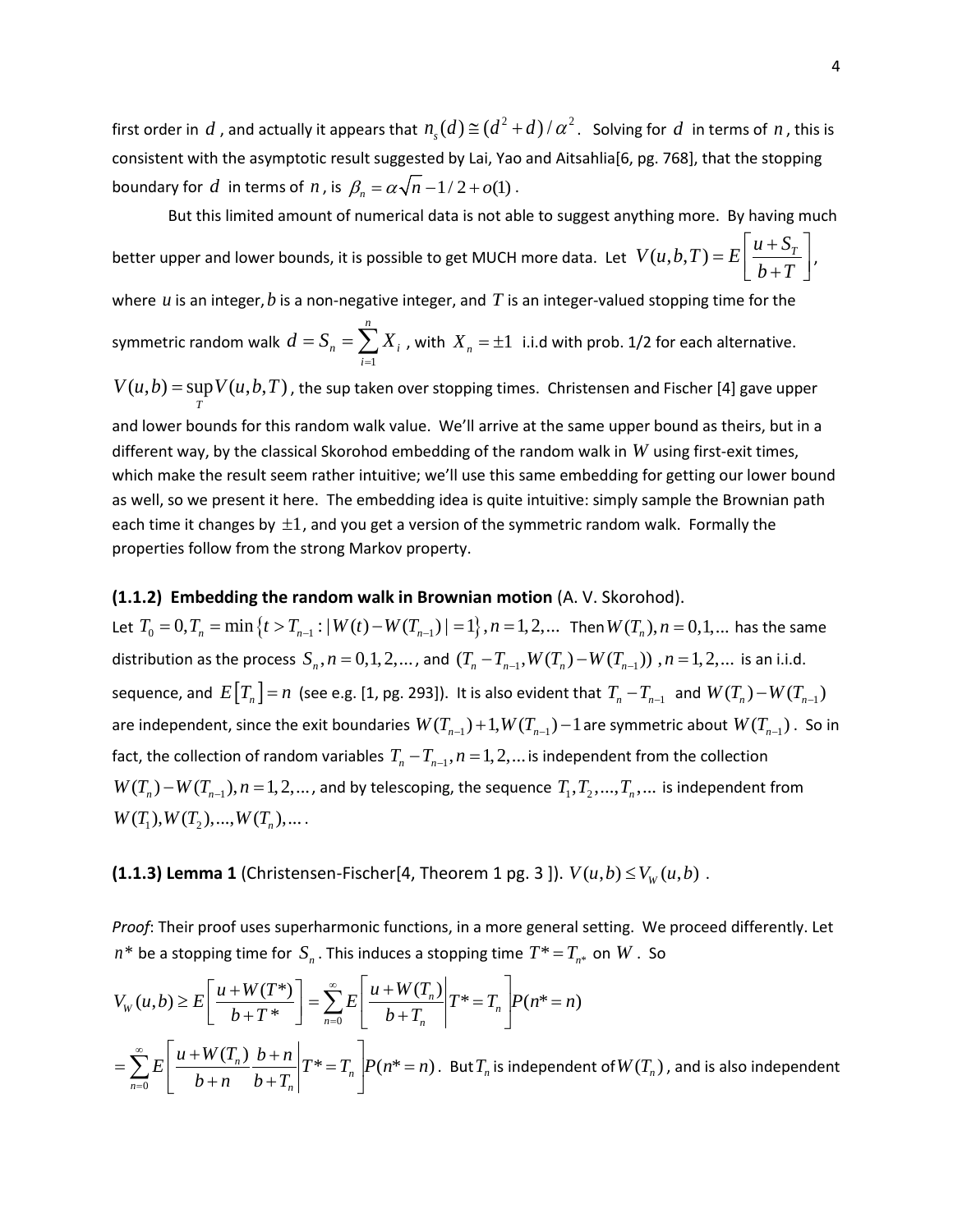of  $I_{T^* = T_n}$  since the latter is a function of  $W(T_1), W(T_2), ..., W(T_n)$  (since  $T^*$  is a stopping time) and  $T_n$  is

independent of 
$$
W(T_1), W(T_2), ..., W(T_n), ...
$$
 Thus 
$$
\sum_{n=0}^{\infty} E\left[\frac{u + W(T_n)}{b+n} \frac{b+n}{b+T_n} \middle| T^* = T_n\right] P(n^* = n)
$$

$$
= \sum_{n=0}^{\infty} E \left[ \frac{b+n}{b+T_n} \right] E \left[ \frac{u+W(T_n)}{b+n} \right] T^* = T_n \left[ P(n^* = n) \right] . \text{ By Jensen's inequality,}
$$
  
\n
$$
E \left[ \frac{b+n}{b+T_n} \right] \ge \frac{b+n}{E\left[ b+T_n \right]} = 1 \text{, so } V_W(u,b) \ge \sum_{n=0}^{\infty} E \left[ \frac{u+W(T_n)}{b+n} \right] T^* = T_n \left[ P(n^* = n) \right]
$$
  
\n
$$
= \sum_{n=0}^{\infty} E \left[ \frac{u+S_n}{b+n} \right] n^* = n \left[ P(n^* = n) = E \left[ \frac{u+S_{n^*}}{b+n^*} \right] = V(u,b,n^*) \text{. This is true for all stopping times } n^*
$$

for the random walk, so  $V_w(u,b) \ge V(u,b)$ , and the result is proved.  $\Box$ 

In retrospect, it seems to be as one would think: the random walk is a just a sampling of the Brownian motion, so naturally it can't do any better. There is the little matter of different denominators in the payoff, but Jensen's inequality goes the right way for that.

For a lower bound, we have

**(1.1.4) Lemma 2.** 
$$
V(u,b) \ge V_W(u,b) \left(1 - \frac{5}{12b} \left(1 + \frac{1}{\sqrt{b}}\right)\right), b > 1600.
$$

We'll give the proof of Lemma 2 in section 3. But the idea for our proof of this lemma is simple enough: For *u* below the Brownian boundary, run the Brownian motion until it hits the nearest integer to the Brownian boundary. With that stop rule,  $E\left[\frac{u+W(T)}{1+W(T)}\right]$  $b+T$  $\lceil u + W(T) \rceil$  $\left[\frac{u+w(x)}{b+T}\right]$  is about the same as  $V_w(u,b)$  because we are so close to the boundary; we'll quantify this using a Fundamental Wald identity to obtain  $E\left[\frac{u+W(T)}{b+T}\right] \geq V_W(u,b)\left(1-\frac{1}{4b}\right)\left(1+\frac{1}{\sqrt{b}}\right)$  $b+T$  **b**  $\left(\begin{array}{c} b \end{array}\right)$  *b*  $\left(\begin{array}{c} b \end{array}\right)$  $\lceil u+W(T)\rceil_{\geq V(G, h)}\left(1\right)\left(1\right)\right)$  $\left[\frac{u+W(Y)}{b+T}\right] \geq V_w(u,b)\left(1-\frac{1}{4b}\left(1+\frac{1}{\sqrt{b}}\right)\right)$ . But  $W(T)$  is an integer, so in terms of the embedded random walk process  $S_n = W(T_n)$ ,  $E\left| \frac{u + W(T)}{L + T}\right| = \sum E\left| \frac{u + S_n}{L + T}\right| n^* = n P(n^*)$  $\left| \frac{1}{T} \right| = \sum_{n=1}^{\infty} E \left| \frac{u + S_n}{1 - m} \right| n^* = n \left| P(n^* = n) \right|$  $E\left[\frac{u+W(T)}{1-T}\right]=\sum_{n=0}^{\infty}E\left[\frac{u+S_n}{1-T}\right]n^*=n\left|P(n^*=n)\right|$  $b+T \quad \bigsqcup \quad \sum_{n=0}^{\infty} \quad \bigr| \quad b+T$ ∞  $\left[\frac{u+W(T)}{b+T}\right] = \sum_{n=0}^{\infty} E\left[\frac{u+S_n}{b+T_n}\middle| n^* = n\right] P(n^* = n)$ . Proceed as in

 $n=0$   $\downarrow$   $U \top I_n$ the proof of Lemma 1. Jensen's inequality goes the wrong way this time; but knowing the moments of the random time differences of the embedding, we can show that  $|E|\left|\frac{b+n}{b-n}\right| \leq 1+\frac{1}{c}$  $\int_{n}^{1}$   $\int$   $\left($   $\int$  6  $E\left[\frac{b+n}{b}\right]$  $\left\lfloor \frac{b+n}{b+T_n} \right\rfloor \leq \left(1+\frac{1}{6b}\right)$ , so

0

$$
E\left[\frac{u+W(T)}{b+T}\right] \leq \left(1+\frac{1}{6b}\right) \sum_{n=0}^{\infty} E\left[\frac{u+S_n}{b+n}\middle| n^*=n\right] P(n^*=n) = \left(1+\frac{1}{6b}\right) V(u,b),
$$
 giving the Lemma.

How good are these bounds? The data shows, and we will prove later, that when integer *u* happens to be about  $\alpha \sqrt{b} - 1/2$  , then  $V(u,b) = \frac{u}{b}$  , but  $V_w(u,b) \cong \frac{u}{b} \left(1 + \frac{.25}{b}\right)$  $\cong \frac{u}{b} \left( 1 + \frac{.25}{b} \right)$ , so our upper bound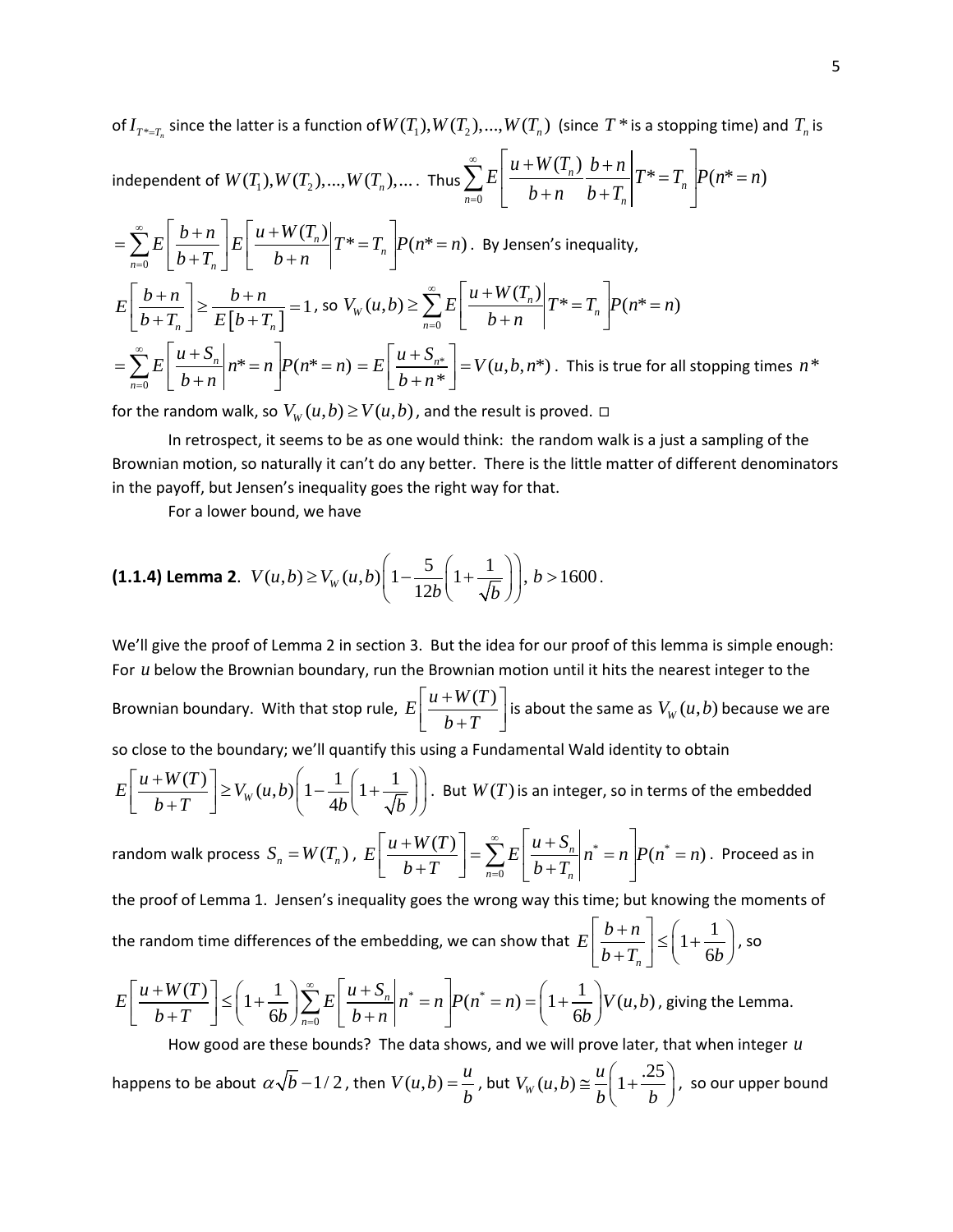overshoots the true value by a relative error of  $O(b^{-1})$  at some places, for arbitrarily large  $b$ . The same examples give  $V(u,b) \cong V_W(u,b) \bigg(1 - \frac{.25}{b}\bigg)$ , so we can't expect to do better than this. The data seems to indicate that this is the worst discrepancy, so our 5/12 is apparently slightly worse than it needs to be.

Christensen and Fischer also give a lower bound, with a less simple formula. Our simple formula is convenient for our numerical work, but more importantly, for the later proof of the main result.

Using these much-improved upper and lower bounds, we carried out the Häggström-Wästlund method numerically from a horizon of  $n = 10^9$ , and found  $n_1(d) = n_1(d) + 2$  for *d* up to at least 20,000, so that  $n_{\rm s}(d) = n_{\rm t}(d)$  is settled (going back to their notation). Stated another way, it settles all

cases where <sup>2</sup> = 5.7 \simple 10<sup>8</sup> 2  $n\!<\!\frac{20000^2}{\alpha^2}\!=\!5.7\!\times\!10^8$  , over half a billion. Christensen and Fischer found the stop rule for

*n* up to 489241, which corresponds to *d* up to about 588. Our computations did not really take much computer time, and we could eventually go a lot further. Having the stop-go boundaries based on *d* rather than *n* , following Häggström and Wästlund, makes the computer algorithm extremely efficient and suitable for dealing with very large numbers. The spreadsheet for the answer has only 20000 rows, rather than a billion.

Here is the graph of 2  $n_{s}(d)$  –  $\displaystyle{\frac{d^{2}+d}{\alpha^{2}}}$  for  $\displaystyle{d}$  up to 20,000, from the spreadsheet. It is quite

compelling! It appears thick since it is oscillating with about amplitude 2 around a square root curve.



We got a very good fit with this

**(1.1.5) Speculation.** 
$$
n_s(d) \approx \frac{d^2 + d}{\alpha^2} - \frac{1}{\sqrt{\pi}} \sqrt{d} + \varepsilon
$$
 where  $-1 \le \varepsilon \le 1$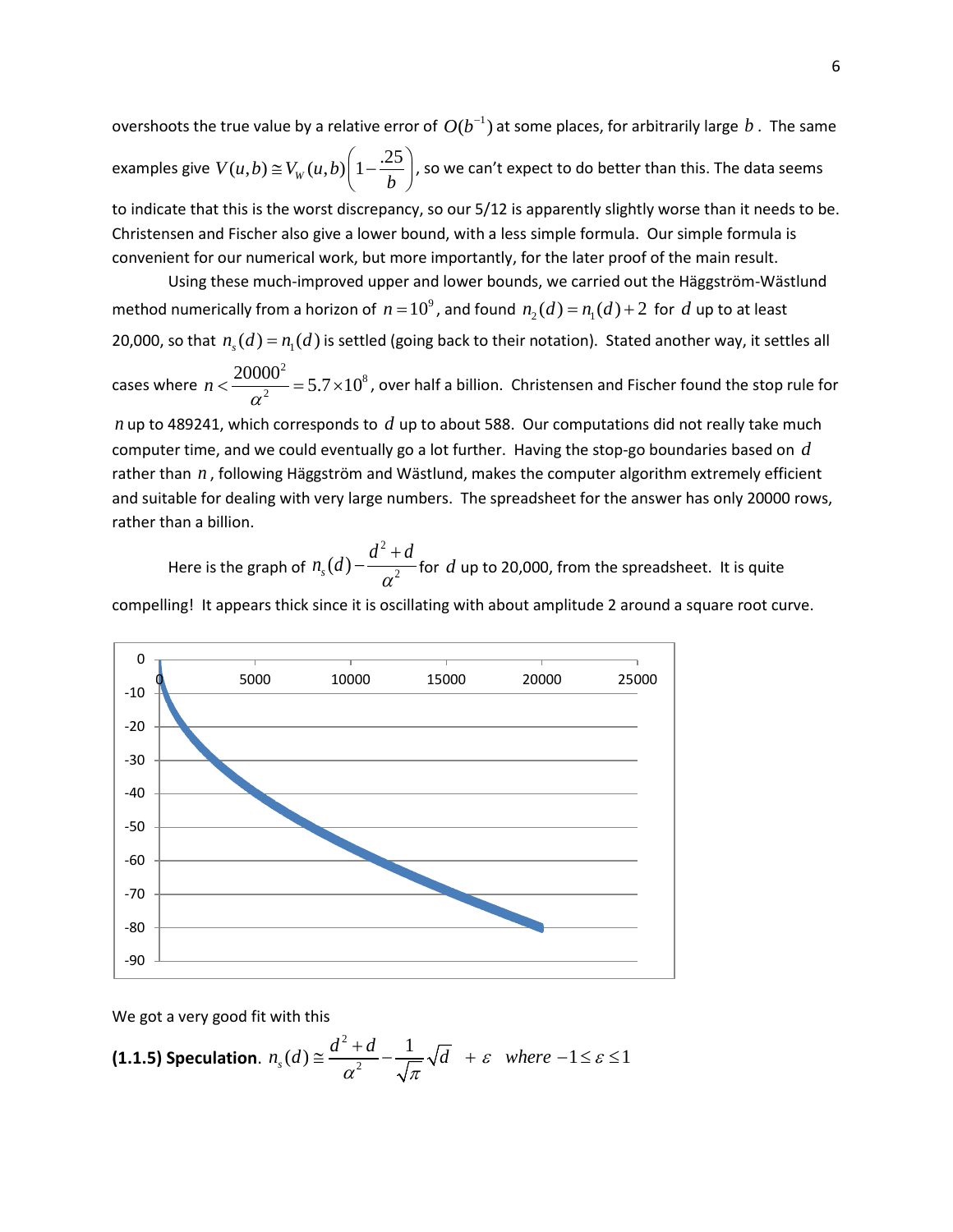asymptotically, and it wiggles with oscillation about 2, probably according to number theory properties. The coefficient of  $\sqrt{d}$  obtained by least-squares fitting agrees with our speculation to at least a couple of decimal places, but of course that proves nothing. In our theoretical work to follow, a factor of  $1/\sqrt{\pi}$  shows up naturally in the error estimates (in estimating a central binomial coefficient), so maybe it is plausible. Here is the detail for the 100 points at the large *d* end of the curve; you can see the oscillation.



Solving 2  $m = \frac{d^2+d}{\alpha^2} - \frac{1}{\sqrt{\pi}}\sqrt{d}$  for  $d$  , expressing the boundary in the more usual way with  $d$  as a

function of *n* , with a little algebra one gets

### **(1.1.6) Speculation**.

$$
\beta_n = \alpha \sqrt{n} - 1/2 + \frac{\alpha^{3/2}}{2} \frac{1}{\sqrt{\pi}} n^{-1/4} + O(n^{-1/2}) = \alpha \sqrt{n} - 1/2 + \frac{.385..}{\sqrt{\pi}} n^{-1/4} + O(n^{-1/2})
$$

as a speculation for the boundary in another form. It matches our numerics for *n* up to over half a billion. This is consistent with what Christensen and Fischer observed numerically for n up to 489241 [4,

pg. 10]: they found that the boundary is  $\left[\alpha\sqrt{n}\right]-1/2+\frac{1}{7.0+4.54n^{1/4}}\right]$  $7.9 + 4.54$ *n*  $a\sqrt{n}$  –1/2 +  $\frac{}{7.9+4.54n}$  $\left[\alpha\sqrt{n} - 1/2 + \frac{1}{7.9 + 4.54n^{1/4}}\right]$  except for eight stray *n*'s in that range. Note that 3/2 2 α  $\frac{1}{\pi}$  and  $\frac{1}{4.5}$  $\frac{1}{4.54}$  differ by about 1.4 percent.

### **1.2. Backward induction and the Catalan triangle.**

That was great fun, and the clear pattern was a strong motivation to seek a proof. Can we actually prove anything like this? Yes. Using the idea of Häggström and Wästlund to use backward induction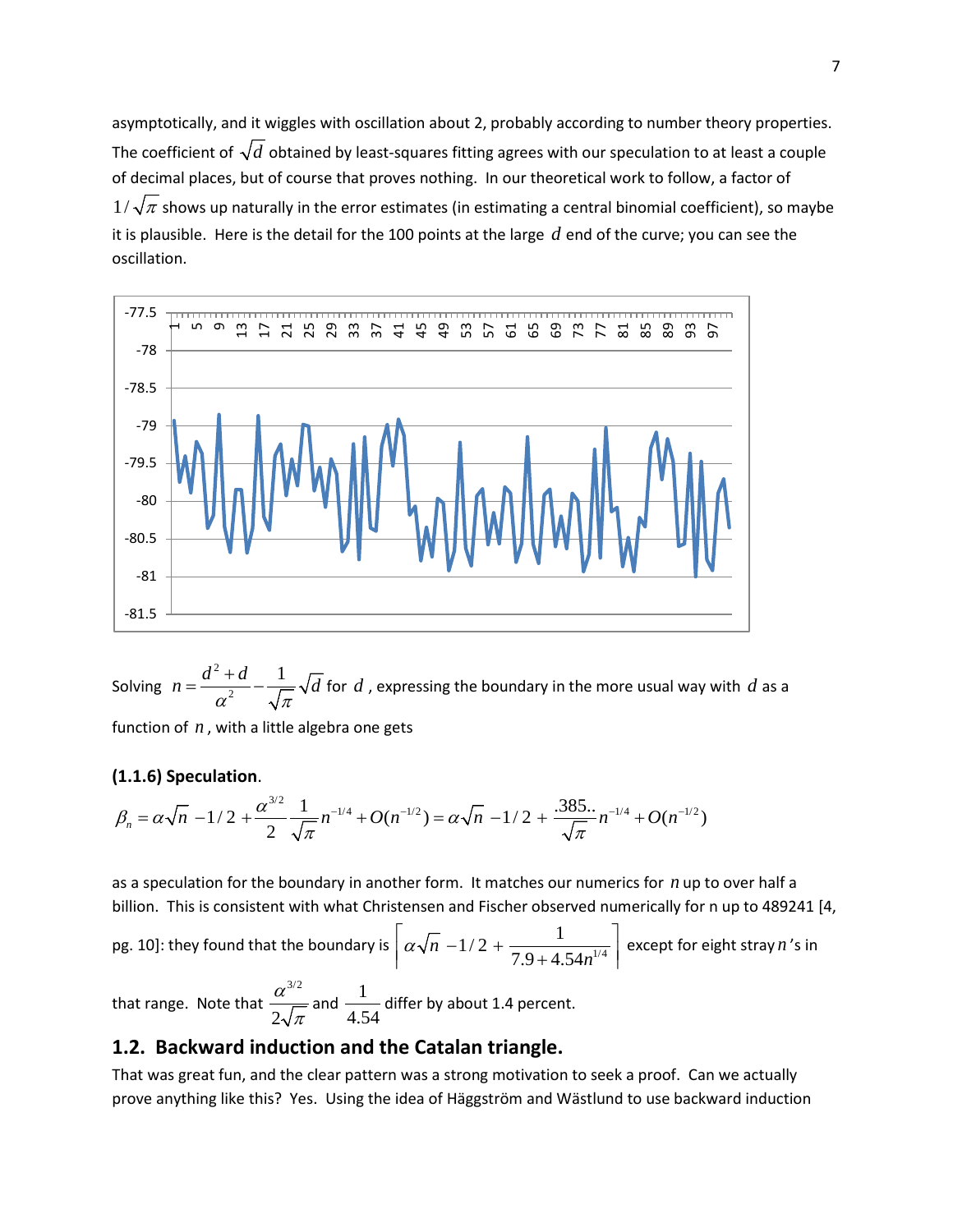from a horizon, but proceeding algebraically rather than numerically, we are led to a tree with weights corresponding to Catalan numbers and Catalan triangle numbers. Careful summing of these leads to a proof of upper and lower bounds for the boundary which are of this same order, and pretty close to the one predicted by numerics:

$$
\textbf{(1.2.1) Theorem 1.} \quad \alpha \sqrt{n} \ -1/2 \ + \ \frac{.23}{\sqrt{\pi}} n^{-1/4} \ + \ O(n^{-1/2}) \le \beta_n \le \alpha \sqrt{n} \ -1/2 \ + \ \frac{.43}{\sqrt{\pi}} n^{-1/4} \ + \ O(n^{-1/2})
$$

**This is our main result in this paper**. The coefficient of  $n^{-1/4}$  in the upper bound is only about 12 percent bigger than the apparent value suggested by computation. For the lower bound, it is slightly worse, but the sign is correct. The theorem shows that the optimal stopping boundary is strictly above  $\alpha\sqrt{n}$  −1/2 for sufficiently large  $n$ . It is possible, with tedious care, to get actual constants for the  $O(n^{-1/2})$  bounds, and then combined with our extensive numerical data, we could show that actually  $\beta_n > \alpha \sqrt{n} - 1/2$  for all  $n$ . But we will not pursue that. We have no intention of using (1.2.1) for numerical purposes anyway; numerics is already well ahead of the theory, being able to see the coefficient of  $n^{-1/4}$  with some precision. The next theoretical step would be to try to nail down that coefficient. We are perhaps more optimistic than Medina and Zeilberger[7] about whether it is even possible to get an actual formula for β*<sup>n</sup>* ( which might depend on the definition of "formula").

Most of the rest of the paper is concerned with proving this theorem, and introducing the Catalan triangle for studying the problem. We start by patiently wading through some backward induction steps, rewarding us with a pattern. We will want to decide whether to stop or continue when integer *u* is below and near the Brownian boundary. Since we will be using the Brownian motion value function heavily for everything which follows, we switch back to using  $(u,b)$  for position, as Shepp did. (And this saves *n* to be used as an index; heavy amounts of Fortran programming in the early days of the late 60's makes the author uncomfortable using anything other than i,j,k,l,m,n for indexes).

Numerical evidence showed that if  $\delta = \alpha \sqrt{b} - u$  is larger than 1/2 minus a hair (the hair being on the order of  $b^{-1/4}$ ), you should not stop. Our bounds on *V* are not alone good enough to immediately see that. Using only our lower bound from (1.1.4) Lemma 2 (assuming  $b > 1600$ ), and a

differential approximation 2  $V_w(u,b) \geq \frac{u}{l} \left( 1 \right)$  $\geq \frac{u}{b} \left( 1 + \frac{\delta^2}{b} \right)$ (looking ahead to (2.3) from the next section), we get

$$
V(u,b) \ge V_W(u,b) \left(1 - \frac{.43}{b}\right) \ge \frac{u}{b} \left(1 + \frac{\delta^2}{b}\right) \left(1 - \frac{.43}{b}\right)
$$
, and this is greater than  $\frac{u}{b}$  if  $\delta$  > .66. Well,

that's something: continue if  $\delta$  > .66. But just one step of backward induction with our lower bound will show how it begins to close in on 1/2. The famous "backward induction" principle of optimal stopping (see e.g [2]) applied to this simple random walk is

**(1.2.2) Backward induction principle.** 
$$
V(u,b) = \max \left\{ \frac{u}{b}, \frac{1}{2}V(u+1,b+1) + \frac{1}{2}V(u-1,b+1) \right\}.
$$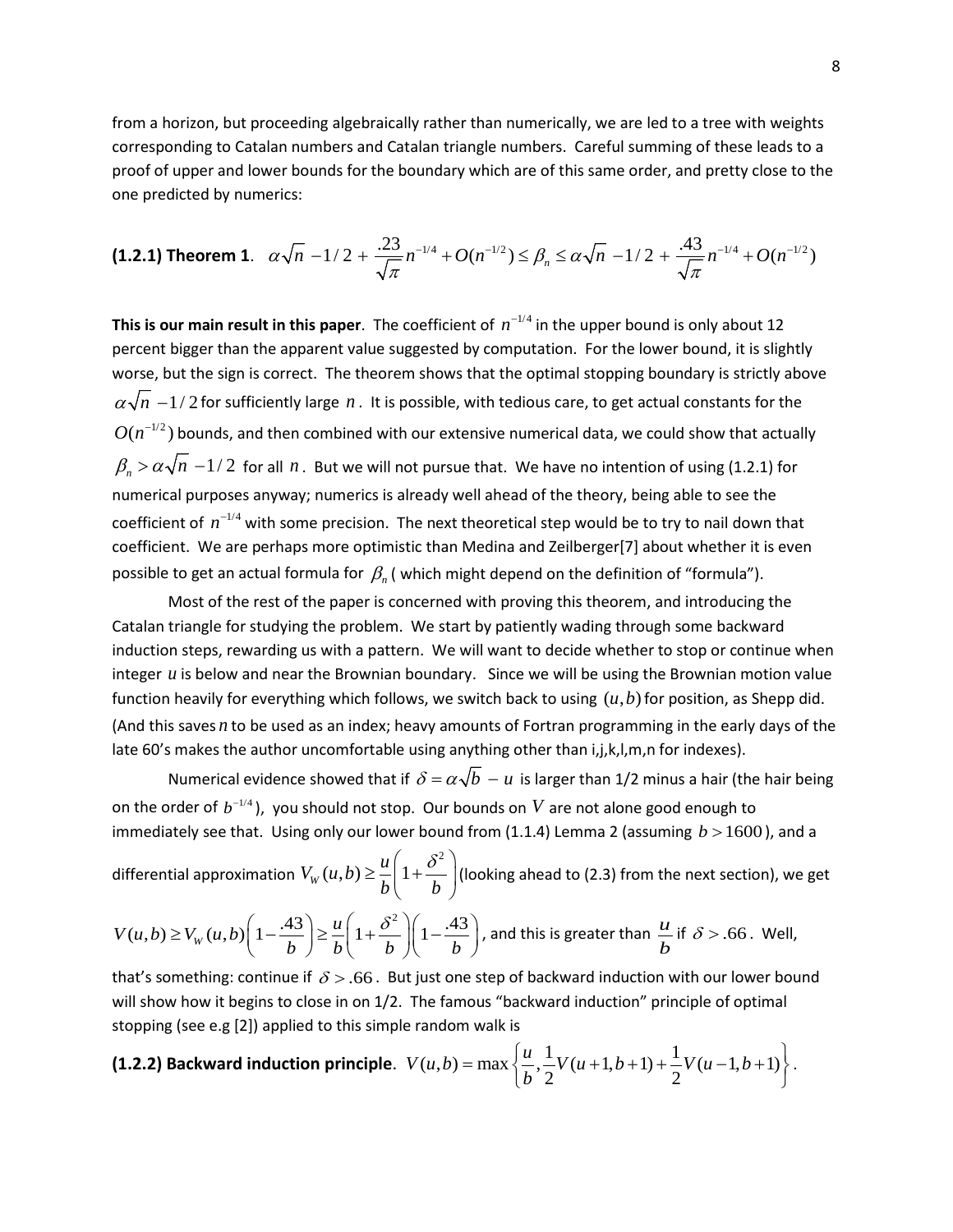Don't stop if  $\frac{1}{2}V(u+1,b+1) + \frac{1}{2}V(u-1,b+1) > \frac{u}{b}$ *b*  $+1,b+1$  +  $\frac{1}{2}V(u-1,b+1)$  >  $\frac{u}{2}$ ; stop otherwise. The distance of *u* − 1 from the Brownian boundary is  $\alpha \sqrt{b+1}$ , is  $\alpha \sqrt{b+1} - (u-1) = \alpha \sqrt{b} + h - u + 1 = \delta + 1 + h$ , where 0 2 *h b*  $a < h < \frac{\alpha}{2\sqrt{b}}$ . So  $\frac{1}{2}V(u+1,b+1) + \frac{1}{2}V(u-1,b+1) \ge \frac{1}{2}\frac{u+1}{b+1} + \frac{1}{2}V_w(u-1,b+1)\left(1-\frac{.43}{b+1}\right)$  $(b+1)+\frac{1}{2}V(u-1,b+1) \geq \frac{1}{2}\frac{u+1}{b+1} + \frac{1}{2}V_w(u-1,b+1)\left(1-\frac{.43}{b+1}\right)$  $\frac{1}{2}u+1+\frac{1}{2}u-1\left(1+\frac{(1+\delta)^2}{1+\frac{(1+\delta)^2}{1+\delta}}\right)\left(1-\frac{.43}{.43}\right)$  $2 b + 1 2 b + 1$   $b + 1 \nvert b + 1$  $u+1$  1 u  $\geq \frac{1}{2} \frac{u+1}{b+1} + \frac{1}{2} \frac{u-1}{b+1} \left( 1 + \frac{(1+\delta)^2}{b+1} \right) \left( 1 - \frac{.43}{b+1} \right)$  $(b+1)$ 2  $.43(1+\delta)^2$ 2  $1 - \frac{1}{\sqrt{2}}$  $\frac{u}{(b+1)} + \frac{1}{2} \frac{(-\alpha\sqrt{b-\delta})}{(b+1)^2} \left( (1+\delta)^2 - .43 - \frac{.43(1+\delta)}{b+1} \right)$ *u u u* 1  $\alpha \sqrt{b}$ *b*  $b(b+1)$  2  $(b+1)^2$   $(b+1)^2$  $\left(\frac{1-\frac{1}{\alpha\sqrt{b}-\delta}}{\alpha\sqrt{b}-\delta}\right)_{(1+\delta)^2-A3-\frac{A3(1+\delta)^2}{\alpha}}$  $=\frac{a}{b} - \frac{a}{b(b+1)} + \frac{1}{2} \frac{(a\sqrt{b}-b)}{(b+1)^2} \left(1+\delta\right)^2 - .43 - \frac{.43(1+b)}{b+1}$  $+1)$  2  $(b+1)^2$   $\left(\begin{array}{cccc} 1 & b+1 \\ c & c \end{array}\right)$ .

For sufficiently large *b* , so that we can throw out small stuff, the condition for this to be greater than *u l b* is clearly  $(1 + \delta)^2 - 0.43 > 2$ , or  $\delta > 0.56$ . But to be concrete, assuming  $b > 1600$  and  $u = \alpha \sqrt{b} - \delta > \alpha \sqrt{b} - 0.66$  (we already know to continue if delta greater than .66), if you go to the trouble to do the arithmetic, you can show that  $\delta > 0.58$  is sufficient. That's an improvement. And we could go more steps back and get a better go bound.

Similarly, we can use our upper bound and close in on 1/2 from above, and it is convenient to do one step of that, to get a preliminary stop bound, to avoid annoyances later. Stop if

$$
\frac{1}{2}V(u+1,b+1)+\frac{1}{2}V(u-1,b+1)<\frac{u}{b}.
$$
 As before,  $\alpha\sqrt{b+1}-(u-1)=\delta+1+h$  where  $h<\frac{\alpha}{2\sqrt{b}}$ .

Looking ahead to (2.2) of the next section,  $(b+1)$ 2 3/2  $V_w(u-1,b+1) \leq \frac{u-1}{b+1} + \alpha \frac{(1+\delta+h)}{(b+1)^{3/2}}$  $b+1$  (*b*  $(-1,b+1) \leq \frac{u-1}{b+1} + \alpha \frac{(1+\delta+h)^2}{\left(b+1\right)^{3/2}}$  . We have

$$
\frac{1}{2}V(u+1,b+1) + \frac{1}{2}V(u-1,b+1) \le \frac{1}{2}\frac{u+1}{b+1} + \frac{1}{2}\left(\frac{u-1}{b+1} + \alpha\frac{(1+\delta+h)^2}{(b+1)^{3/2}}\right)
$$
\n
$$
= \frac{u}{b} - \frac{u}{b(b+1)} + \frac{1}{2}\alpha\frac{(1+\delta+h)^2}{(b+1)^{3/2}}.
$$

For sufficiently large  $b$  , where  $h$  can be ignored and  $b$  is the same as  $b+1$  and  $u$  is treated as  $\alpha\sqrt{b}$  , the condition for this to be less than  $u/b$  is clearly  $(1 + \delta)^2 < 2$ , or  $\delta < 0.414$ . Take our word for it, if you assume  $b > 1600$ , then  $\delta < .38$  can be shown to be sufficient.

With just one step of backward induction, we have now already narrowed the range for the boundary to:

**(1.2.3) Lemma 3**. Go if  $\delta > .58$ , Stop if  $\delta < .38$ , assuming  $b > 1600$ . That is,  $\alpha\sqrt{b}$  – .58 <  $\beta<sub>b</sub>$  <  $\alpha\sqrt{b}$  – .38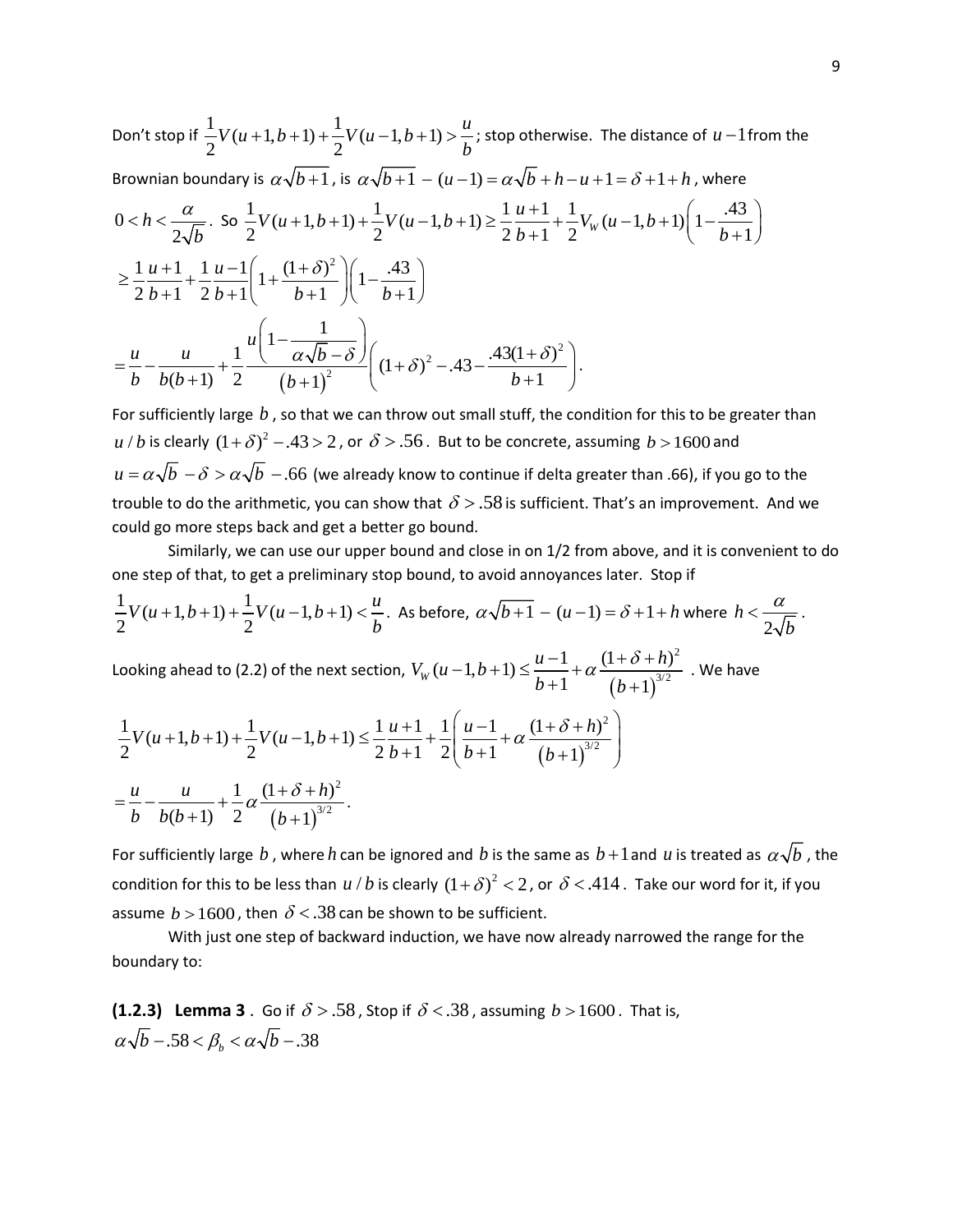This will be useful later, so it is noted. But the goal is to get all the way to  $\alpha\sqrt{b} - 1/2 + O(b^{-1/4})$ , by continuing way down the backward induction tree.

Without further ado, we proceed to systematize going backward. Backward induction leads to the following tree, where further branching is stopped at  $u+1$ , creating leaves of the tree at those nodes, which are boxed in the picture. The *V* value at a node of the tree is greater than or equal to the average of the *V* values at its two parents. Here is a picture of the backward induction tree, showing 8 rows. The meaning of the coefficients (weights) will be explained shortly, though it is perhaps already obvious from the way backward induction works for this simple symmetric random walk.

# The Backward Induction Tree



To explain the coefficients (the weights) displayed, consider this succession of inequalities, using only the basic backward induction inequality (1.2.2):

$$
V(u,b) \geq \frac{1}{2}V(u+1,b+1)+\frac{1}{2}V(u-1,b+1) ; \frac{1}{2}V(u-1,b+1) \geq \frac{1}{4}V(u,b+2)+\frac{1}{4}V(u-2,b+2) ;
$$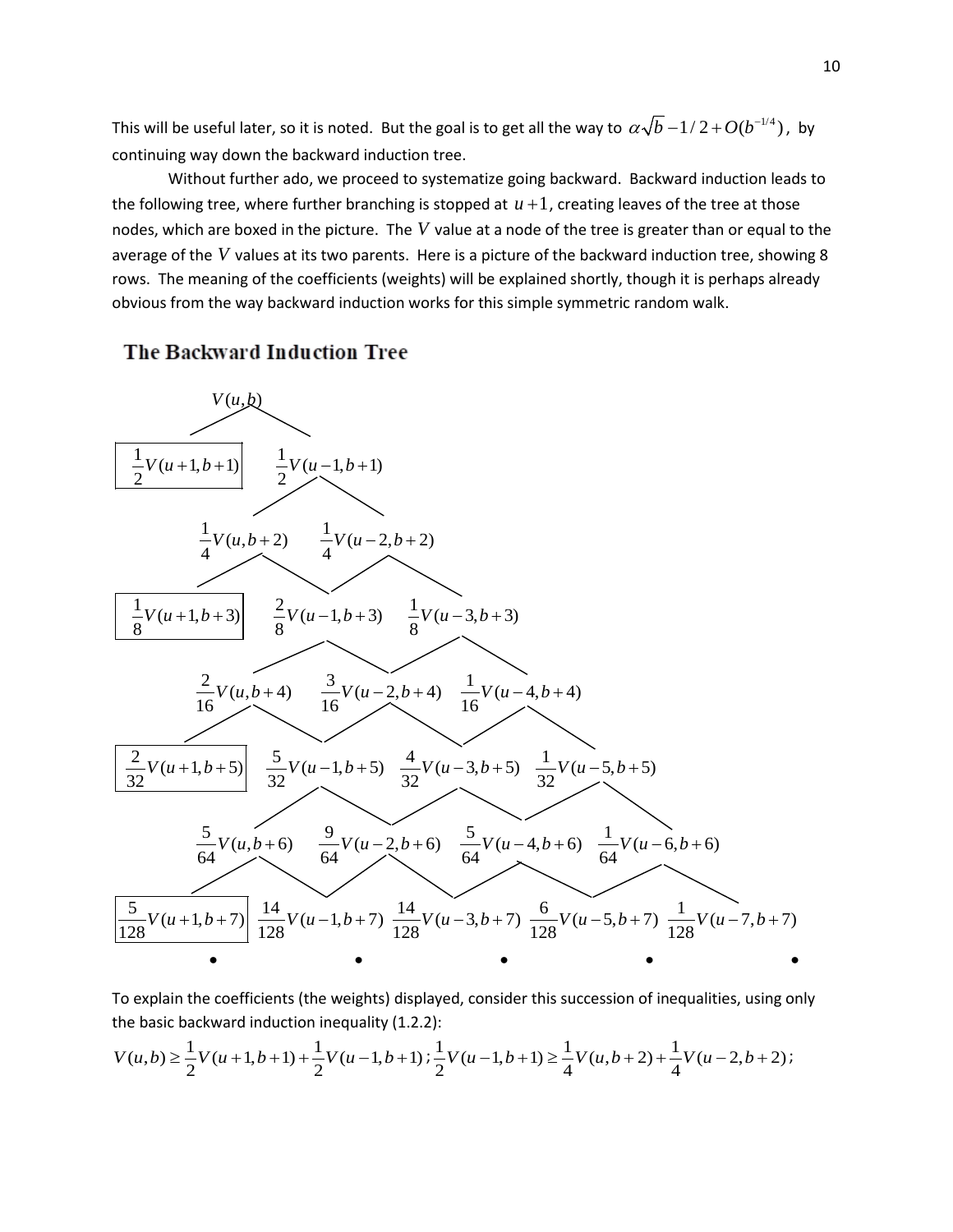$$
\frac{1}{4}V(u,b+2) + \frac{1}{4}V(u-2,b+2)
$$
\n
$$
\geq \frac{1}{8}V(u+1,b+3) + \frac{1}{8}V(u-1,b+3) + \frac{1}{8}V(u-1,b+3) + \frac{1}{8}V(u-3,b+3)
$$
\n
$$
= \frac{1}{8}V(u+1,b+3) + \frac{2}{8}V(u-1,b+3) + \frac{1}{8}V(u-3,b+3);
$$
\n
$$
\frac{2}{8}V(u-1,b+3) + \frac{1}{8}V(u-3,b+3)
$$
\n
$$
\geq \frac{2}{16}V(u,b+4) + \frac{2}{16}V(u-2,b+4) + \frac{1}{16}V(u-2,b+4) + \frac{1}{6}V(u-4,b+4)
$$
\n
$$
= \frac{2}{16}V(u,b+4) + \frac{3}{16}V(u-2,b+4) + \frac{1}{6}V(u-4,b+4).
$$

Etc. That's how the weights are generated, recursively. For any level of the tree,  $V(u,b)$  is greater than or equal to the sum of the weights times values at the leaves at or above that level, plus the weights times values at the non-leaf nodes at that level. The picture shows the weights through level 7. Fortunately, we were patient enough to carry out the trivial calculations by hand through 7 rows, at which point the numbers were recognized: we recognize the leaf weight numerators as being the Catalan numbers, and the numerators of the weights at non-leaf nodes at a given level as being rows of a Catalan triangle, the Shapiro Catalan triangle (Shapiro [9]) (there are other things called "the" or "a" Catalan triangle in the literature, all related, but this is the relevant one for us).

Now formalize the notation and the recursion, which will prove that they are indeed those Catalan things. First, look at the nodes that are not leaves. Let

 $T(m, j) = coefficient of 2<sup>-m</sup>V(u - j, b + m), m \ge 0, 0 \le j \le m$ , and  $T(m, j) = 0$  outside this range. The initial condition is  $T(0,0) = 1$ . The recursion that generates it is

$$
T(m, j) = T(m-1, j-1) + T(m-1, j+1)
$$
. Using the recursion produces this table, through  $m = 7$ :

| m | 0 | ◢              | 2 | 3  | 4 | 5 | 6 |   |  |
|---|---|----------------|---|----|---|---|---|---|--|
|   |   | 0              | 0 | 0  | 0 |   | ი | r |  |
|   | 0 |                | 0 | 0  | 0 |   |   |   |  |
|   |   | 0              |   | 0  | 0 |   | U |   |  |
| 3 | 0 | $\overline{2}$ | 0 |    | 0 |   | 0 |   |  |
|   | 2 | 0              | 3 | 0  |   |   | U |   |  |
| 5 | 0 | 5              | 0 | 4  | 0 |   |   |   |  |
| 6 | 5 | 0              | 9 | 0  | 5 |   |   |   |  |
|   | 0 | 14             | U | 14 |   | 6 |   |   |  |

 $T(m, j)$ 

In what follows we will only make use of the odd rows and columns; those correspond to the rows of the tree with leaves. Let  $B(n, k) = T(2n - 1, 2k - 1), n \ge 1, k \ge 1$ . The recursion for *T* implies (in two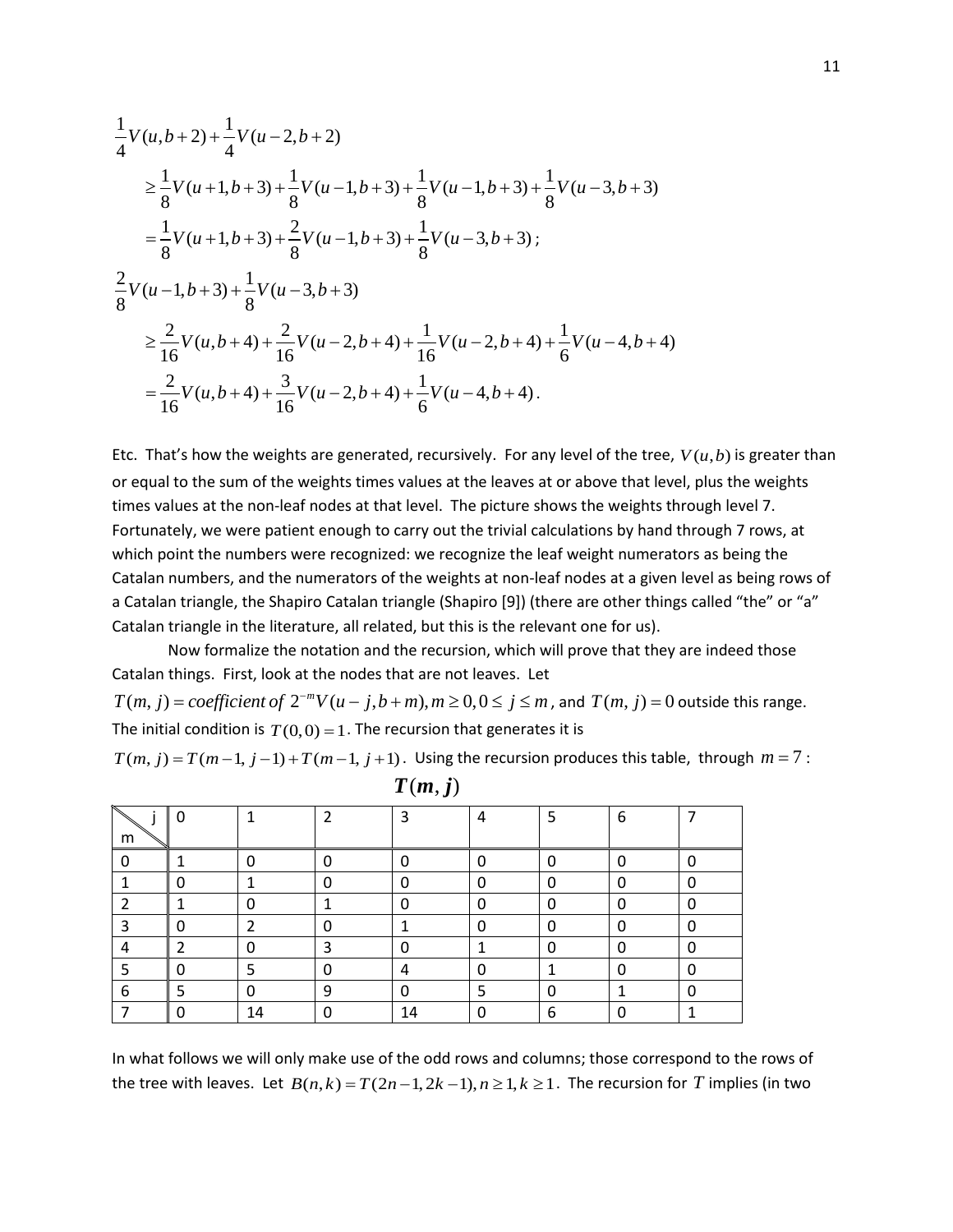steps) this recursion for  $B$  :  $B(n, k) = B(n-1, k-1) + 2B(n-1, k) + B(n-1, k+1), n \ge 2, k \ge 2$ , with initial conditions  $B(1,1) = 1$ ;  $B(1,k) = 0, k > 1$ . This is the recursion and initial conditions for the Shapiro Catalan triangle, denoted in the literature by *B* ; see Miana and Romero[8] for everything we will use about this Catalan triangle. Here are the first four rows:

|   | $\bm{D}(\bm{n},\bm{k})$ |    |   |  |  |  |  |  |
|---|-------------------------|----|---|--|--|--|--|--|
| k |                         | 2  | 3 |  |  |  |  |  |
| n |                         |    |   |  |  |  |  |  |
|   |                         |    |   |  |  |  |  |  |
|   |                         |    |   |  |  |  |  |  |
|   |                         |    |   |  |  |  |  |  |
|   | 14                      | 14 |   |  |  |  |  |  |

 $\mathbf{D}$ *(,,,,,)* 

We now have a formula for the coefficients of the non-leaves in the odd rows of our backward induction tree in terms of well-known numbers:

$$
coefficient of V(u-2j+1,b+2m-1) = 2^{-2m+1}B(m, j), m \ge 1, j \ge 1.
$$

There are simple formulas for the entries in *B* :  $B(m, j) = \frac{j}{j} \left(2m\right)$  $=\frac{j}{m} \binom{2m}{m-j} = \binom{2m-1}{m-j} - \binom{2m-1}{m-j}$ 1  $m-1$   $\binom{2m}{m}$  $=\binom{2m-1}{m-j} - \binom{2m-1}{m-j-1}.$ 

Note  $B(m,1) = \frac{1}{2} \begin{pmatrix} 2 \end{pmatrix}$  $(m,1) = \frac{1}{m} \binom{2}{m-1}$ *m B m*  $=\frac{1}{m}\binom{2m}{m-1}=\frac{1}{m+1}\binom{2}{n}$ 1 *m*  $=\frac{1}{m+1} \binom{2m}{m} = \binom{2m-1}{m-1} - \binom{2m-1}{m-2}$  $1 \} \ \mid m-2$  $m-1$  (2*m*  $=\left(\begin{matrix} 2m-1 \ m-1 \end{matrix}\right)-\left(\begin{matrix} 2m-1 \ m-2 \end{matrix}\right)=C_m, m\geq 1$ , the  $m<sup>th</sup>$  Catalan number.

The zeroth Catalan number is defined by  $C_0 = 1$ .

For the leaves, let  $L(n) = coefficient of 2^{-2n+1}V(u+1,b+2n-1), n \ge 1$ . The first four are 1,1,2,5, and from the way the tree is built, it is seen that  $L(n) = T(2n-2,0) = T(2n-3,1), n \ge 2$ , with *L*(1) = 1. But  $T(2n-3,1) = B(n-1,1) = C_{n-1}$  for  $n \ge 2$ . So, we have this formula for the leaf weights:

$$
coefficient of V(u+1,b+2n-1) = 2^{-2n+1}C_{n-1}, n \ge 1.
$$

Returning to the inequality we started with: For any level,  $V(u,b)$  is greater than or equal to the sum of the weights times values at the leaves at or above that level, plus the weights times values at the nonleaf nodes at that level. Looking at only the odd levels, in our general notation, this is, for  $n \ge 1$ ,

$$
V(u,b) \geq \sum_{m=0}^{n-1} 2^{-2m-1} C_m V(u+1,b+2m+1) + 2^{-2n+1} \sum_{j=1}^{n} B(n,j)V(u-2j+1,b+2n-1).
$$
 Define

### **(1.2.4) Definition of TreeSum**.

$$
TreeSum(n, u, b) = \sum_{m=0}^{n-1} 2^{-2m-1} C_m V(u+1, b+2m+1) + 2^{-2n+1} \sum_{j=1}^{n} B(n, j) V(u-2j+1, b+2n-1).
$$

One property of  $TreeSum(n, u, b)$  is immediate from the basic backward induction principle (1.2.2):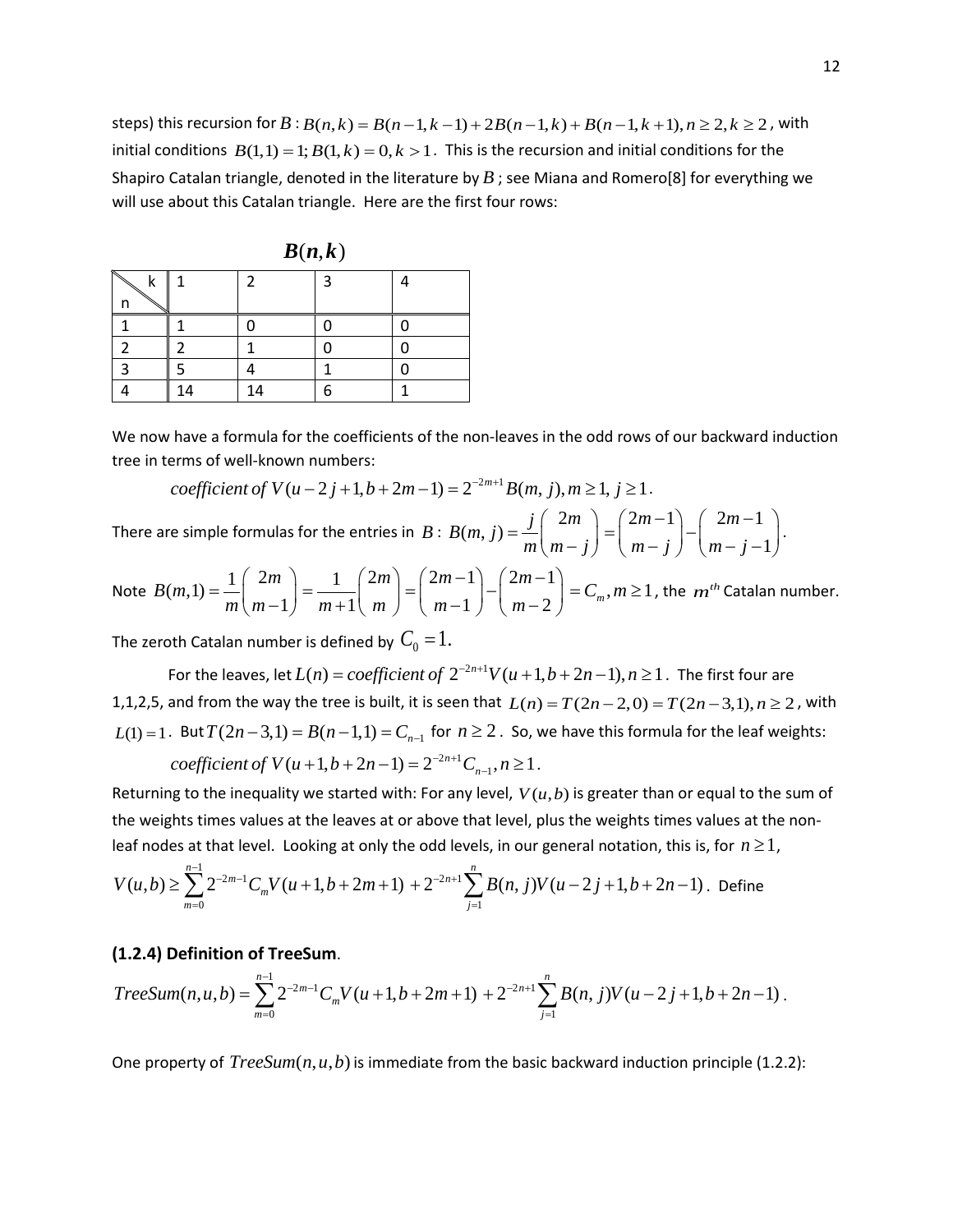TreeSum(n+1,u,b) ≤ TreeSum(n,u,b), n ≥ 1, which implies TreeSum(n,u,b) ≤ TreeSum(1,u,b)  
\n
$$
= \frac{1}{2}V(u+1,b+1) + \frac{1}{2}V(u-1,b+1)
$$
 Thus for any n, TreeSum(n,u,b) >  $\frac{u}{b}$  ⇒ TreeSum(1,u,b) >  $\frac{u}{b}$   
\n⇒  $V(u,b) > \frac{u}{b}$ , so don't stop at (u,b). The other direction is slightly more subtle. For  $j \ge 0, k \ge 0$ ,  
\n
$$
V(u-j,b+k) = \sup_{n^*} E\left(\frac{u+S_{n^*}-j}{b+k+n^*}\right) = \sup_{n^*} E\left(\frac{u+S_{n^*}}{b+n^*}\left(1-\frac{k}{b+k+n^*}\right) - \frac{j}{b+k+n^*}\right)
$$
\n
$$
\ge \sup_{n^*} E\left(\frac{u+S_{n^*}}{b+n^*}\left(1-\frac{k}{b+k}\right) - \frac{j}{b+j}\right) = \frac{V(u,b)b-j}{b+k}, \text{ so } V(u,b) > \frac{u}{b} \Rightarrow V(u-j,b+k) > \frac{u-j}{b+k}.
$$
 In other words, if you shouldn't stop at (u,b), then you shouldn't stop for a smaller u or a larger b. Dub?

This implies that if  $TreeSum(1, u, b) > \frac{u}{u}$ *b*  $>\frac{a}{r}$ , then at every non-leaf node of the backward induction tree, the average of the values of its two children is greater than its ratio, so  $TreeSum(n, u, b)$ 

 $= TreeSum(1, u, b)$  , and  $TreeSum(n, u, b) > \frac{u}{b}$ *b*  $>\frac{u}{1}$ . We summarize with this:

### **(1.2.5) Lemma 4**. **Extended backward induction principle.** For any *n* ≥1:

 $V(u,b) = \max\left\{u/b, TreeSum(n,u,b)\right\}$ ; stop at  $(u,b)$  if  $TreeSum(n,u,b) \leq \frac{u}{l}$ *b*  $\leq \frac{u}{t}$ , else continue.  $TreeSum(1, u, b) > \frac{u}{t}$ *b*  $\geq \frac{a}{b} \Rightarrow TreeSum(1, u, b) = TreeSum(n, u, b)$ .

*Proof*: From the previous paragraph,  $TreeSum(n, u, b) > \frac{u}{u} \Rightarrow TreeSum(1, u, b) > \frac{u}{u}$ *b b*  $\Rightarrow \frac{u}{1} \Rightarrow TreeSum(1, u, b) > \frac{u}{1}$  which implies  $TreeSum(n, u, b) = TreeSum(1, u, b) = V(u, b)$ . Now suppose  $TreeSum(n, u, b) \leq \frac{u}{t}$ *b*  $\leq \frac{n}{1}$ . If  $TreeSum(1, u, b) > \frac{u}{t}$ *b*  $>$   $\frac{u}{b}$ , then by the previous paragraph,  $TreeSum(n, u, b) = TreeSum(1, u, b) > \frac{u}{b}$ , a contradiction. So  $TreeSum(1, u, b) \leq \frac{u}{b}$ *b*  $\leq$   $\frac{u}{b}$ , and  $V(u,b)$  =  $\frac{u}{b}$  by definition. and you may stop.  $\Box$ 

We can now explain the plan for the proof of Theorem 1, and why it should work. The tree sum consists of a leaf sum,  $\sum_{n=1}^{1}$ 0  $\sum_{m=1}^{n-1} 2^{-2m-1} C_m V(u+1,b+2m+1)$  $L - \sum_{m}$   $\sum_{m}$ *m*  $S_L = \sum_{m=1}^{n-1} 2^{-2m-1} C_m V(u+1,b+2m)$  $=\sum_{m=0}^{\infty} 2^{-2m-1} C_m V(u+1,b+2m+1)$  and a row sum,  $2n+1$ 1  $2^{-2n+1}\sum_{i=1}^{n}B(n, j)V(u-2j+1,b+2n-1)$ *R j*  $S_R = 2^{-2n+1} \sum B(n, j) V(u - 2j + 1, b + 2n)$  $= 2^{-2n+1}\sum_{j=1} B(n, j)V(u-2j+1,b+2n-1)$ . For the range of  $n = c\sqrt{b}$  and  $\delta = \alpha\sqrt{b} - u$  that we

will consider, we'll have  $V(u + 1, b + 2m + 1) = \frac{u + 1}{b + 2m + 1}$  $b+2m$  $+1, b + 2m + 1 = \frac{u + 1}{2}$  $+ 2m +$ exactly, and with a binomial expansion of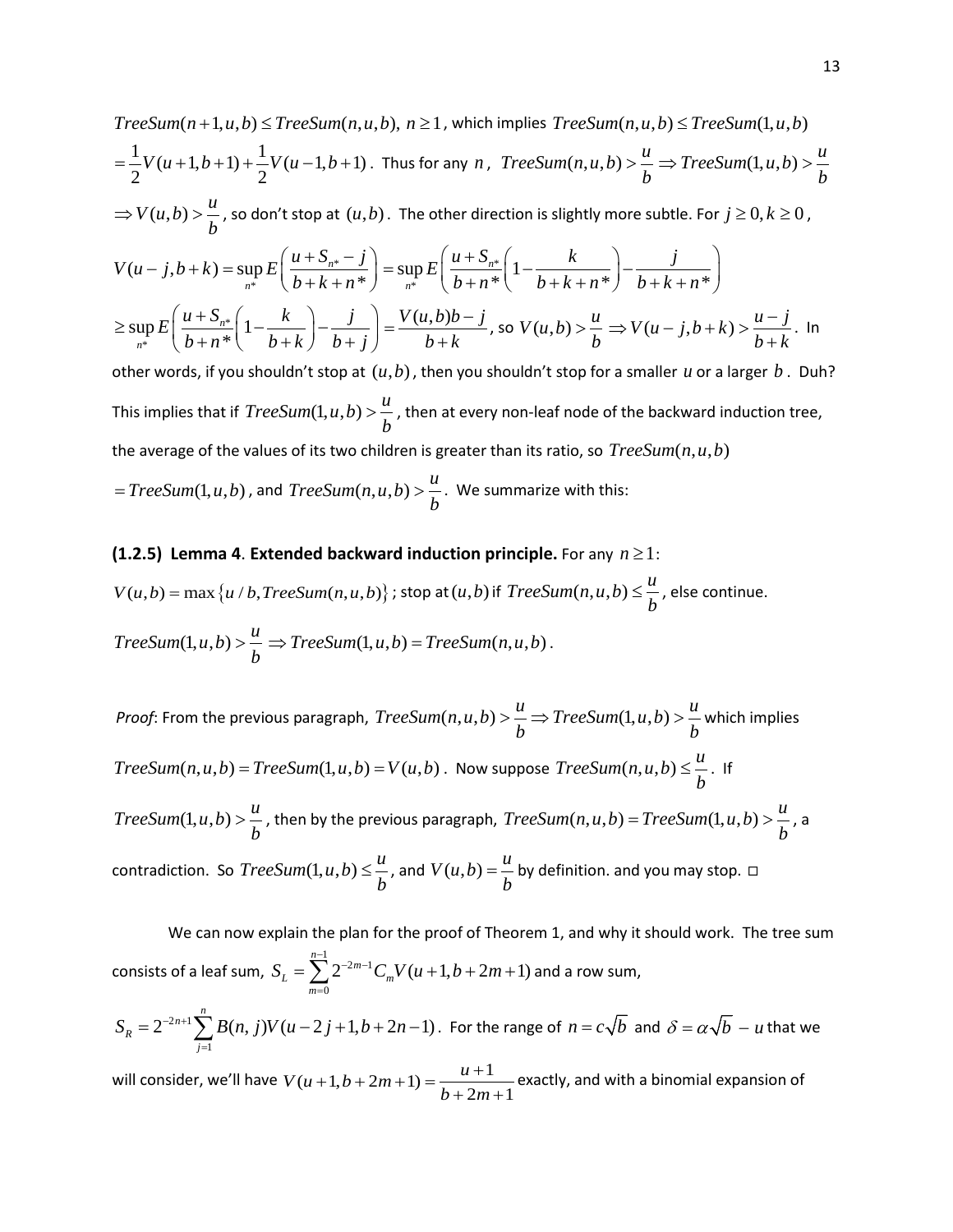that, the leaf sum can be approximated to any accuracy desired using simple known formulas for  $\sum_{1}^{1}$   $2^{-2m-1}$  $\mathbf{0}$  $\sum_{n=1}^{n-1} 2^{-2m-1} m^k$ *m m*  $\sum_{l=1}^{-1} 2^{-2m-1} m^k C$  $\sum_{m=0} 2^{-2m-1} m^k C_m$  , which we use for k=0,1,2. For the row sum, we use our simple upper and lower bounds for *V* in terms of  $V_w$ , and approximate  $V_w$  by a Taylor expansion about the boundary using four derivatives, and this leads to sums  $2^{-2n+1}$ 1  $2^{-2n+1}\sum_{j=1}^{n}j^{k}B(n,j)$ *j* <sup>-2n+1</sup>∑<sub>,</sub> *j<sup>k</sup>B*(*n*, *j*  $\sum_{j=1} j^k B(n, j)$  , which have simple known formulas. What is the good of letting *n* get big? The point is that the larger *n* , the more of the weight of the tree sum is on the leaves, for which the value is exactly known as long as *n* does not get out of range, and the less is on the row sums, where we are limited in accuracy by our approximate bounds. This is in some way our algebraic manifestation of Häggström and Wästlund's idea to let the errors in the bounds wash out by moving the horizon back. In fact these sum formulas are all just simple expressions involving *n* and the central binomial  $\frac{1}{2^2}$  $1 \binom{2n}{3}$  1  $2^{2n}$ *n*  $\binom{2n}{i} \cong \frac{1}{\sqrt{\pi n}}$  $(i)$ *,* and *n* will be of order  $\sqrt{b}$  , which hints at why  $b^{-1/4}$  shows up in the answer.

The proof is given in section 4. The plan is very straightforward, and just uses standard approximations, but lots of them. It will look nasty when all the approximations and sums are written out, but it is not as bad as it looks. Like Mark Twain said about Wagner's music, it's not as bad as it sounds. (Love Wagner's music actually, but love the joke too, though Twain is not really its author).

## **2. Approximating the Brownian motion value**  $V_w$

From formula (1.1.1)(b), one may differentiate under the integral sign to see that all the derivatives with respect to u are positive for  $u \le \alpha \sqrt{b}$ , so they all take their maximum value on the boundary. To actually compute the derivatives, and for computation, it is best to write it in terms of standard functions. We have

$$
V_W(u,b) = (1 - \alpha^2) \int_0^{\infty} \exp\left(\lambda u - \lambda^2 b / 2\right) d\lambda = (1 - \alpha^2) \frac{1}{\sqrt{b}} \exp\left(\frac{u^2}{2b}\right) \int_{-\infty}^{u/\sqrt{b}} \exp\left(-w^2 / 2\right) dw
$$

 $(1-\alpha^2)\sqrt{\frac{2\pi}{b}}\exp\left(\frac{u^2}{2b}\right)G\left(\frac{u}{\sqrt{b}}\right)$  $b \left( \begin{array}{c} 1 \\ 2b \end{array} \right) \left( \sqrt{b} \right)$  $\alpha^2$ ),  $\frac{2\pi}{\pi}$  $= (1 - \alpha^2) \sqrt{\frac{2\pi}{b}} \exp\left(\frac{u^2}{2b}\right) G\left(\frac{u}{\sqrt{b}}\right) = \frac{1 - \alpha^2}{\sqrt{b}} \frac{G\left(u/\sqrt{b}\right)}{g\left(u/\sqrt{b}\right)}$  $(u/\sqrt{b})$  $1-\alpha^2$   $G(u/$ /  $G(u/\sqrt{b})$ b  $g(u/\sqrt{b})$  $=\frac{1-\alpha^2}{\sqrt{2}}\frac{G(u\sqrt{v}}{\sqrt{2}}$ , where *G* and *g* are the cdf and pdf of the

standard normal distribution, respectively. On the boundary,  $u_0 = \alpha \sqrt{b}$  ,  $V_w(u_0, b) = \frac{u_0}{b} = \frac{\alpha}{\sqrt{b}}$ 

$$
= (1 - \alpha^2) \sqrt{\frac{2\pi}{b}} \exp\left(\frac{u^2}{2b}\right) G\left(\frac{u}{\sqrt{b}}\right)
$$
 so we get the equation that alpha satisfies as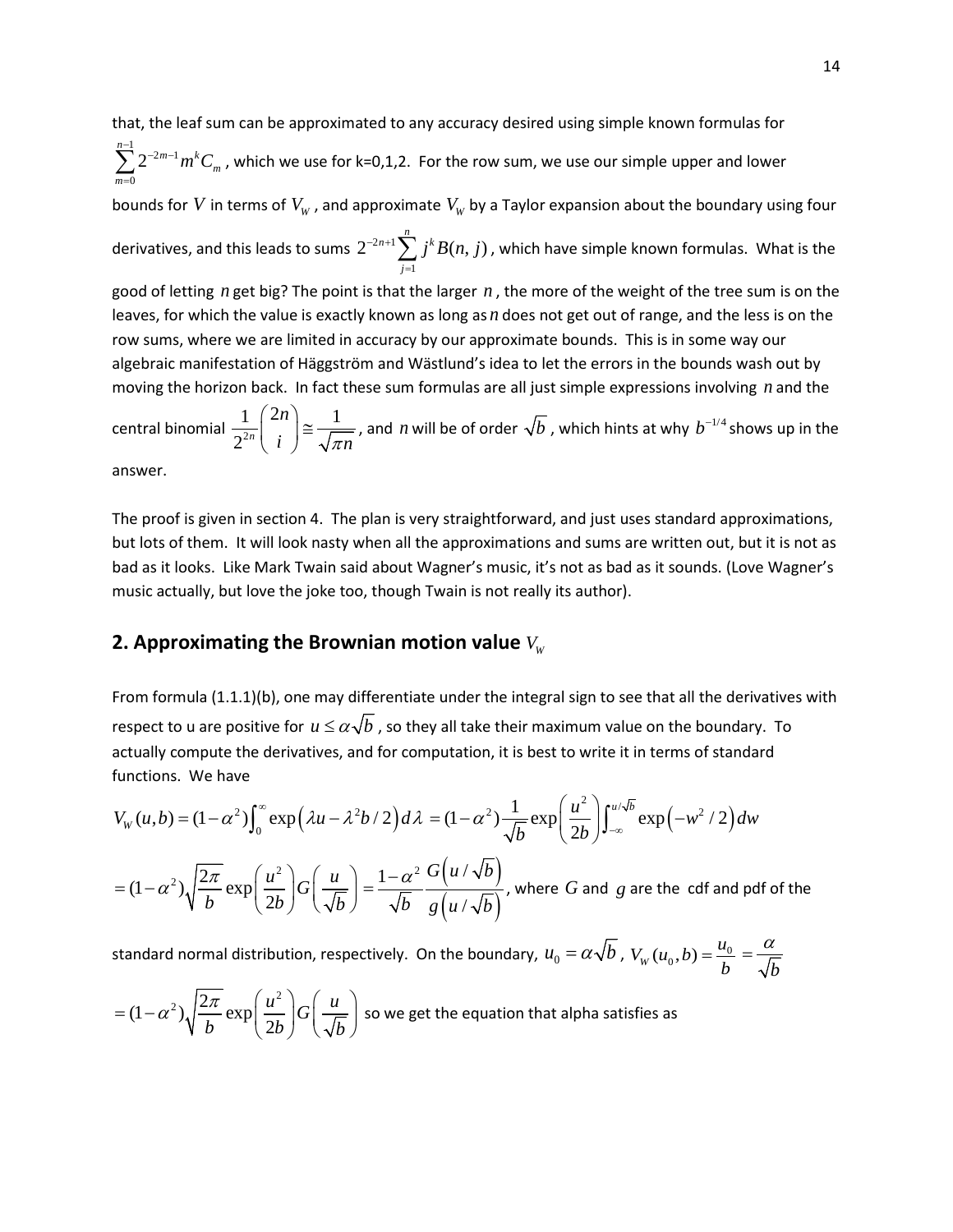$$
\alpha = (1 - \alpha^2)\sqrt{2\pi} \exp\left(\frac{\alpha^2}{2}\right)G(\alpha) = (1 - \alpha^2)\frac{G(\alpha)}{g(\alpha)},
$$
 which is useful for computing  $\alpha$  using library

functions for*G* and *g* . Or it can be converted to an Erf representation, to use that library function instead, if needed. We did that for the double-double precision numerical work for the extremely large number of positions we considered.

To obtain theoretical asymptotic bounds, we use four derivatives, and mention the 5<sup>th</sup>, so we'll write those down.

Let 
$$
H(x) = \frac{G(x)}{g(x)}
$$
, so  $V_w(u, b) = \frac{1 - \alpha^2}{\sqrt{b}} H(u/\sqrt{b})$ , and  $\frac{d^{(n)}V_w}{du^n}(u, b) = \frac{1 - \alpha^2}{\sqrt{b}} \frac{1}{b^{n/2}} H^{(n)}(u/\sqrt{b})$ ,

so we need to find the successive derivatives of H. It satisfies  $H'(x) = xH(x) + 1$ , which makes this straightforward, and can easily be made systematic in terms of polynomials in *x* , similar to Hermite polynomials. One shows

$$
H^{(n)} = P_n H + Q_n
$$
, where  $P_{n+1} = P_n + x P_n$ ,  $Q_{n+1} = Q_n + P_n$ , with  $P_0 = 1$ ,  $Q_0 = 0$ .

*Remark*: Just like for the Hermites, we have  $P_n' = nP_{n-1}$  (an Appell sequence), so just like for the Hermites, there is a computationally practical recurrence, not involving derivatives:  $P_{n+1}(x) = x P_n(x) + n P_{n-1}(x)$ , the only difference from the Hermites being the positive sign. But we don't need to pursue this for our purposes, we just want a few derivatives.

$$
\frac{d^{(n)}V_w}{du^n}(u,b)=\frac{1-\alpha^2}{\sqrt{b}}\frac{1}{b^{n/2}}H^{(n)}\left(u/\sqrt{b}\right)=\frac{1-\alpha^2}{b^{(n+1)/2}}\left(P_n\left(u/\sqrt{b}\right)H\left(u/\sqrt{b}\right)+Q_n\left(u/\sqrt{b}\right)\right).
$$

On the boundary,  $x = \frac{u_0}{\sqrt{a}} = \frac{\alpha \sqrt{b}}{\sqrt{b}}$ *b b*  $=\frac{u_0}{\sqrt{b}}=\frac{\alpha\sqrt{b}}{\sqrt{b}}=\alpha$  , and  $H(\alpha)=\frac{G(\alpha)}{g(\alpha)}=\frac{\alpha}{1-\alpha^2}$ *G H g*  $\alpha$ ) =  $\frac{G(\alpha)}{g(\alpha)}$  =  $\frac{\alpha}{1-\alpha^2}$ , so

$$
\frac{d^{(n)}V_w}{du^n}(u_0,b)=\frac{1-\alpha^2}{b^{n/2+1}}\Big(P_n(\alpha)H(\alpha)+Q_n(\alpha)\Big)=\frac{1}{b^{(n+1)/2}}\Big(\alpha P_n(\alpha)+(1-\alpha^2)Q_n(\alpha)\Big).
$$

Turning the recursion crank 5 times results in  $P_0 = 1, \, Q_0 = 0$  ;  $P_1 = x, \, Q_1 = 1$  ;  $P_2 = 1 + x^2, Q_2 = x$  ;  $P_3 = 3x + x^3, Q_3 = 2 + x^2; P_4 = 3 + 6x^2 + x^4, Q_4 = 5x + x^3; P_5 = 15x + 10x^3 + x^5, Q_5 = 8 + 9x^2 + x^4$ which gives the first 5 derivatives on the boundary as

$$
(2.1) \quad \frac{d^1 V_w}{du^1}(u_0, b) = \frac{1}{b}, \frac{d^2 V_w}{du^2}(u_0, b) = \frac{1}{b^{3/2}} 2\alpha, \frac{d^3 V_w}{du^3}(u_0, b) = \frac{1}{b^2} (2 + 2\alpha^2),
$$

$$
\frac{d^4 V_w}{du^4}(u_0, b) = \frac{1}{b^{5/2}} (8\alpha + 2\alpha^3), \frac{d^5 V_w}{du^5}(u_0, b) = \frac{1}{b^3} (8 + 16\alpha^2 + 2\alpha^4).
$$

That's all we'll use here. Let  $\delta = u_0 - u = \alpha \sqrt{b} - u$ . Using just the first two derivatives,

$$
V_{W}(u,b) = V_{W}(u_{0},b) + (u - u_{0}) \frac{dV_{W}}{du}\bigg|_{u = u_{0}} + \frac{(u - u_{0})^{2}}{2} \frac{d^{2}V_{W}}{du^{2}}\bigg|_{u = u^{*}} = \frac{\alpha}{\sqrt{b}} - \delta \frac{1}{b} + \frac{\delta^{2}}{2} \frac{d^{2}V_{W}}{du^{2}}\bigg|_{u = u^{*}} \leq \frac{u}{b} + \frac{\alpha \delta^{2}}{b^{3/2}}.
$$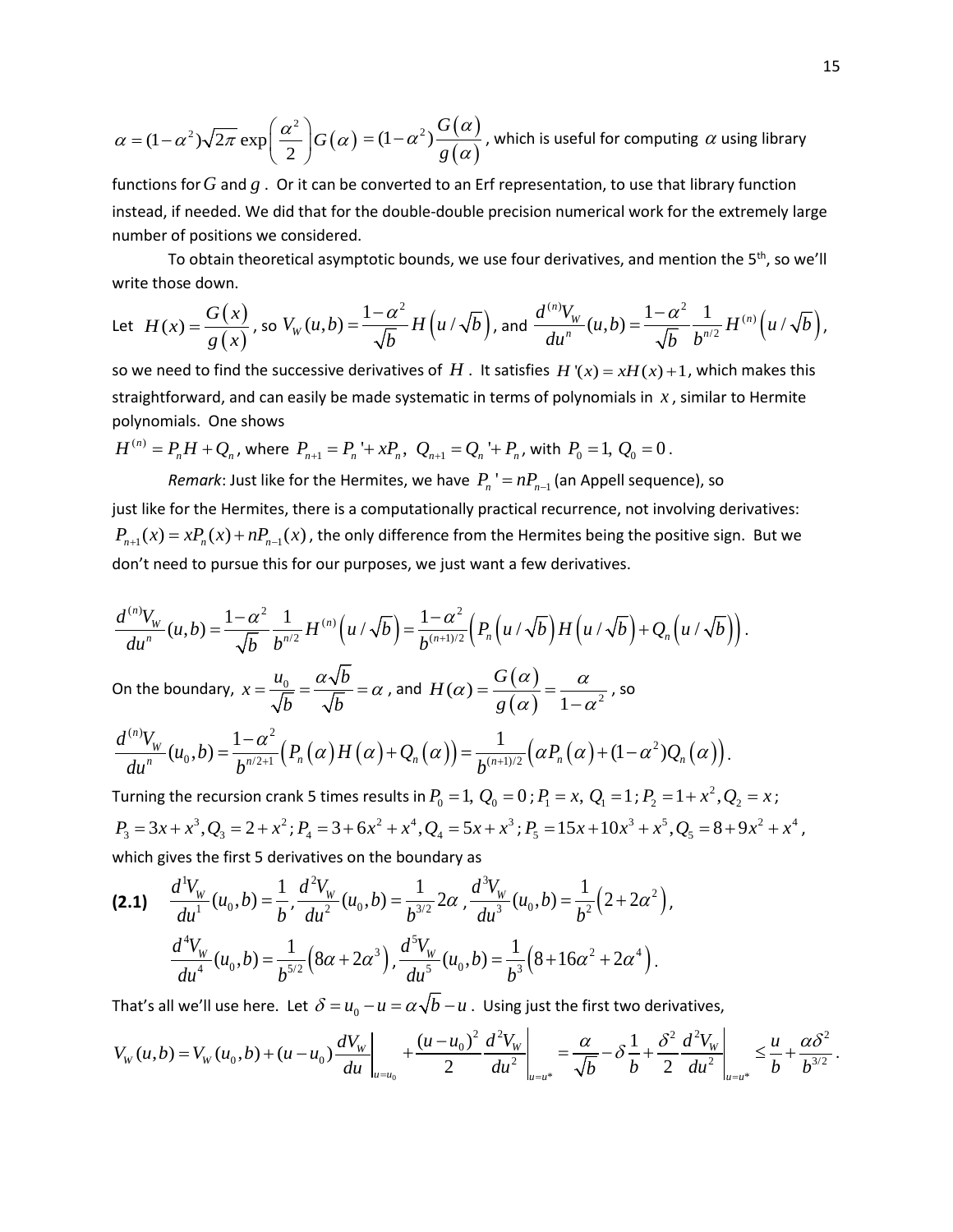The last inequality is because 2 2  $d^2V_w$  $\frac{d^2 + w}{du^2}$  is an increasing function (recall all derivatives are positive). In

summary,

$$
(2.2) V_w(u,b) \leq \frac{u}{b} + \frac{\alpha \delta^2}{b^{3/2}}.
$$

Using the 3<sup>rd</sup> order term gives a lower bound that we used above in section 1.2:

$$
V_W(u,b) \ge \frac{u}{b} + \frac{\alpha}{b^{3/2}} \delta^2 - \frac{1+\alpha^2}{3b^2} \delta^3 = \frac{u}{b} + \frac{\alpha\sqrt{b-\delta}}{b^2} \delta^2 + \frac{\delta}{b^2} \delta^2 + \frac{1+\alpha^2}{3} \frac{\delta^3}{b^2}
$$
  
=  $\frac{u}{b} \left( 1 + \frac{\delta^2}{b} \right) + \frac{\delta^3}{b^2} \left( 1 - \frac{1+\alpha^2}{3} \right) \ge \frac{u}{b} \left( 1 + \frac{\delta^2}{b} \right)$ . In summary,  
(2.3)  $V_W(u,b) \ge \frac{u}{b} \left( 1 + \frac{\delta^2}{b} \right)$ .

Using four derivatives gives the upper bound used in proving (1.2.1):

$$
(2.4) V_w(u,b) \leq \frac{u}{b} + \frac{\alpha}{b^{3/2}} \delta^2 - \frac{1+\alpha^2}{3b^2} \delta^3 + \frac{4\alpha + \alpha^3}{12b^{5/2}} \delta^4,
$$

and with the 5<sup>th</sup> derivative term the lower bound

 $\overline{a}$ 

$$
\textbf{(2.5)}\ V_W(u,b) \geq \frac{u}{b} + \frac{\alpha}{b^{3/2}}\delta^2 - \frac{1+\alpha^2}{3b^2}\delta^3 + \frac{4\alpha+\alpha^3}{12b^{5/2}}\delta^4 - \frac{4+8\alpha^2+\alpha^4}{60b^3}\delta^5.
$$

# **3. Proof of Lemma 2.**

We'll need this estimate of the expected reciprocal which goes the other way.

**(3.1) Lemma 5.** 
$$
E\left[\frac{b+n}{b+T_n}\right] \le \left[1+\frac{1}{6b}\right]
$$
, where  $T_n$  is as in (1.1.2).

*Proof.* We use these central moments:  $E\left[\left(T_1-1\right)^2\right]=2/3$ ,  $E\left[\left(T_1-1\right)^3\right]=16/15$ ; they can be found from the Laplace transform  $f(t) = E[e^{-tT_1}] = \left(\cosh \sqrt{2t}\right)^{-1}, t > 0$  [1, pg. 289].

Now 
$$
\frac{b+n}{b+T_n} = \frac{b+n}{b+n+T_n-n} = \left(1 + \frac{T_n - n}{b+n}\right)^{-1} = 1 - \frac{T_n - n}{b+n} + \left(\frac{T_n - n}{b+n}\right)^2 \left(1 + \frac{T_n - n}{b+n}\right)^{-1}
$$

$$
= 1 - \frac{T_n - n}{b+n} + \frac{(T_n - n)^2}{(b+n)^2} - \frac{(T_n - n)^3}{(b+n)^2 (b+n+T_n - n)}.
$$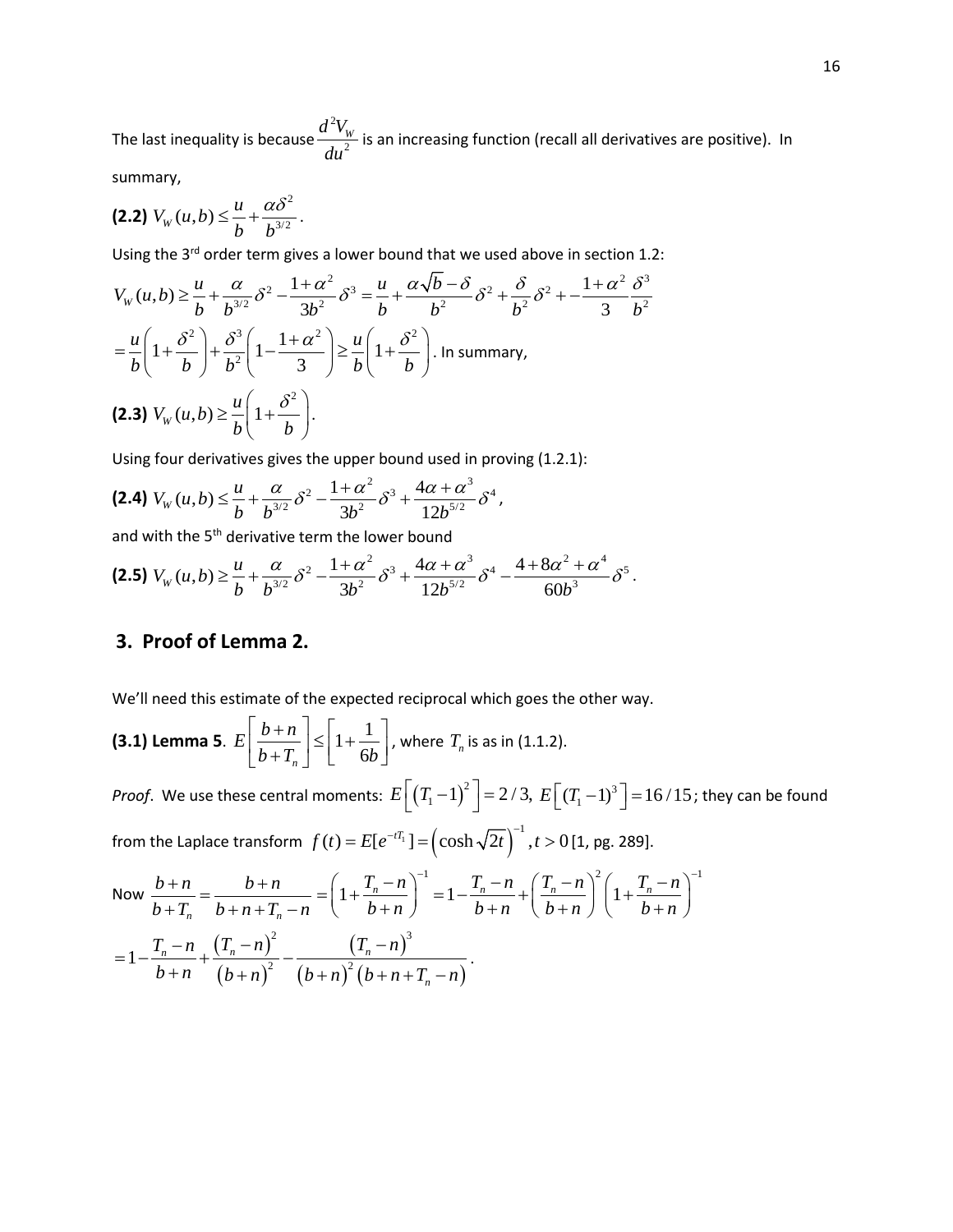Note that  $\, T_{_{n}} - n = \sum (T_{_{j}} - T_{_{j-1}})$ 1  $(T_i - T_{i-1} - 1)$ *n*  $n - \sum_{j}$  *j*  $j$ *j*  $T_n - n = \sum (T_j - T_{j-1})$  $-n = \sum_{j=1} (T_j - T_{j-1} - 1)$  is the sum of *n* i.i.d. mean-zero random variables, so  $(T_n - n)^2$  | =  $E$ ||  $\sum (T_i - T_{i-1} - 1)$  | | =  $\sum E$ | $(T_i - T_{i-1} - 1)^2$  | =  $nE$ | $(T_1 - 1)$ 2 2  $\frac{1}{2}$   $\frac{1}{2}$   $\frac{1}{2}$   $\frac{1}{2}$   $\frac{1}{2}$   $\frac{1}{2}$   $\frac{1}{2}$   $\frac{1}{2}$   $\frac{1}{2}$   $\frac{1}{2}$   $\frac{1}{2}$   $\frac{1}{2}$   $\frac{1}{2}$   $\frac{1}{2}$   $\frac{1}{2}$   $\frac{1}{2}$   $\frac{1}{2}$   $\frac{1}{2}$   $\frac{1}{2}$   $\frac{1}{2}$   $\frac{1}{2}$   $\frac{1}{2}$  $1 \quad 1 \quad | \quad | \quad \angle \quad L \mid \left( I_j \quad I_{j-1} \quad 1 \right) \quad | \quad - n L \mid \left( I_1 \right)$  $1 \t\t j=1$  $(T_i - T_{i-1} - 1)$  =  $\sum_{i=1}^{n} E[(T_i - T_{i-1} - 1)^2] = nE[(T_i - 1)^2] = \frac{2}{3}$ 3 *n n n*  $\binom{n}{j}$   $\binom{n-1}{j}$   $\binom{n}{j}$   $\binom{n}{j-1}$   $\binom{n}{j}$   $\binom{n-1}{j}$   $\binom{n}{j}$ *j* =1  $\qquad$  *J* | *j*  $E\left[\left(T_n - n\right)^2 \middle| = E\right] \left[\sum_{j} (T_j - T_{j-1} - 1)\right] \left[\right.$   $\left.\left.\right| = \sum_{j} E\right] \left(T_j - T_{j-1} - 1\right)^2 \left.\right| = nE\left[\left(T_1 - 1\right)^2 \middle| = \frac{2}{3}n\right]$  $\left[ (T_n - n)^2 \right] = E \left[ \left( \sum_{j=1}^n (T_j - T_{j-1} - 1) \right)^2 \right] = \sum_{j=1}^n E \left[ \left( T_j - T_{j-1} - 1 \right)^2 \right] = nE \left[ \left( T_1 - 1 \right)^2 \right] =$  $\sum\limits_{j} (T_j - T_{j-1} - 1)$   $\Big|$   $\Big| = \sum\limits_{j} E \Big| \left(T_j - T_{j-1} - 1\right)^2 \Big| = nE \Big| \left(T_1 - 1\right)^2 \Big| = \frac{2}{3}n$  and similarly,  $E\left[\left(T_n-n\right)^3\right] = nE\left[\left(T_1-1\right)^3\right] = \frac{16}{15}$  $E\Big[\big(T_n - n\big)^3\Big] = nE\Big[\big(T_1 - 1\big)^3\Big] = \frac{16}{15}n$  . In both cases, the cross terms disappear because of

independence and mean-zero. Note the function  $f(x) = \frac{x^3}{c+x}$  is convex for  $x \ge -3c/2$ , and

 $T_n - n \ge -3(b+n)/2$  is always true because  $T_n \ge 0$ . By Jensen,

$$
E\left[\frac{\left(T_n - n\right)^3}{\left(b + n + T_n - n\right)}\right] \ge \frac{E\left[\left(T_n - n\right)^3\right]}{\left(b + n + E\left[T_n - n\right]\right)} = \frac{n}{b + n} > 0. \text{ Thus}
$$
\n
$$
E\left[\frac{b + n}{b + T_n}\right] \le 1 - \frac{E\left[T_n - n\right]}{b + n} + \frac{E\left[\left(T_n - n\right)^2\right]}{\left(b + n\right)^2} = 1 + \frac{(2/3)n}{\left(b + n\right)^2}. \text{ It is easy to show that } \frac{n}{\left(b + n\right)^2} \le \frac{1}{4} \text{ (worst}
$$
\n
$$
\text{case when } n = b \text{), so } E\left[\frac{b + n}{b + T_n}\right] \le 1 + \frac{1}{6b}. \square
$$

### *Proof of Lemma 2*:

Our first step is to estimate the loss in Value for the Brownian motion case if we stop at the nearest integer to the optimal boundary, having started at an integer. Let *u* and *b* be integers, with  $u < \alpha \sqrt{b}$ . Let  $f(t) = \left| \alpha \sqrt{b+t} + 1/2 \right| - u$ , which is integer-valued . Let *T* be the first time *t* that  $W(t) = f(t)$  (set  $T = \infty$  if there is no such t). Let  $F(t) = P[T \le t]$ . We'll follow Shepp [10, pgs. 995-997], using his Wald fundamental identity argument, except with this *f* .

#### **(3.2) Lemma 6**. **Wald fundamental identity.**

For 
$$
\lambda \ge 0
$$
,  $\int_0^\infty dF(t) \exp\left\{\lambda \left( \left[ \alpha \sqrt{b+t} + 1/2 \right] - u \right) - \lambda^2 t/2 \right\} = 1.$ 

*Proof*: This follows immediately from [10], Theorem 2, pg. 996, and the bottom of page 996. That theorem stipulated that *f* be continuous, but the continuity was used only to justify the implication  $T \ge t \Rightarrow W(t) \le f(t)$ , and this is true when f is monotone non-decreasing, without requiring continuity.  $\square$ 

Following Shepp, multiply both sides by  $\alpha \exp \left\{\lambda u - \lambda^2 b/2 \right\}$  and integrate over  $\lambda$  from 0 to  $\infty$ , getting  $I = \alpha \int_0^{\infty} dF(t) \int_0^{\infty} \exp \left\{ \lambda \left( \left[ \alpha \sqrt{b+t} + 1/2 \right] \right) - \lambda^2 (b+t) /2 \right\} d\lambda = \alpha \int_0^{\infty} \exp \left\{ \lambda u - \lambda^2 b /2 \right\} d\lambda.$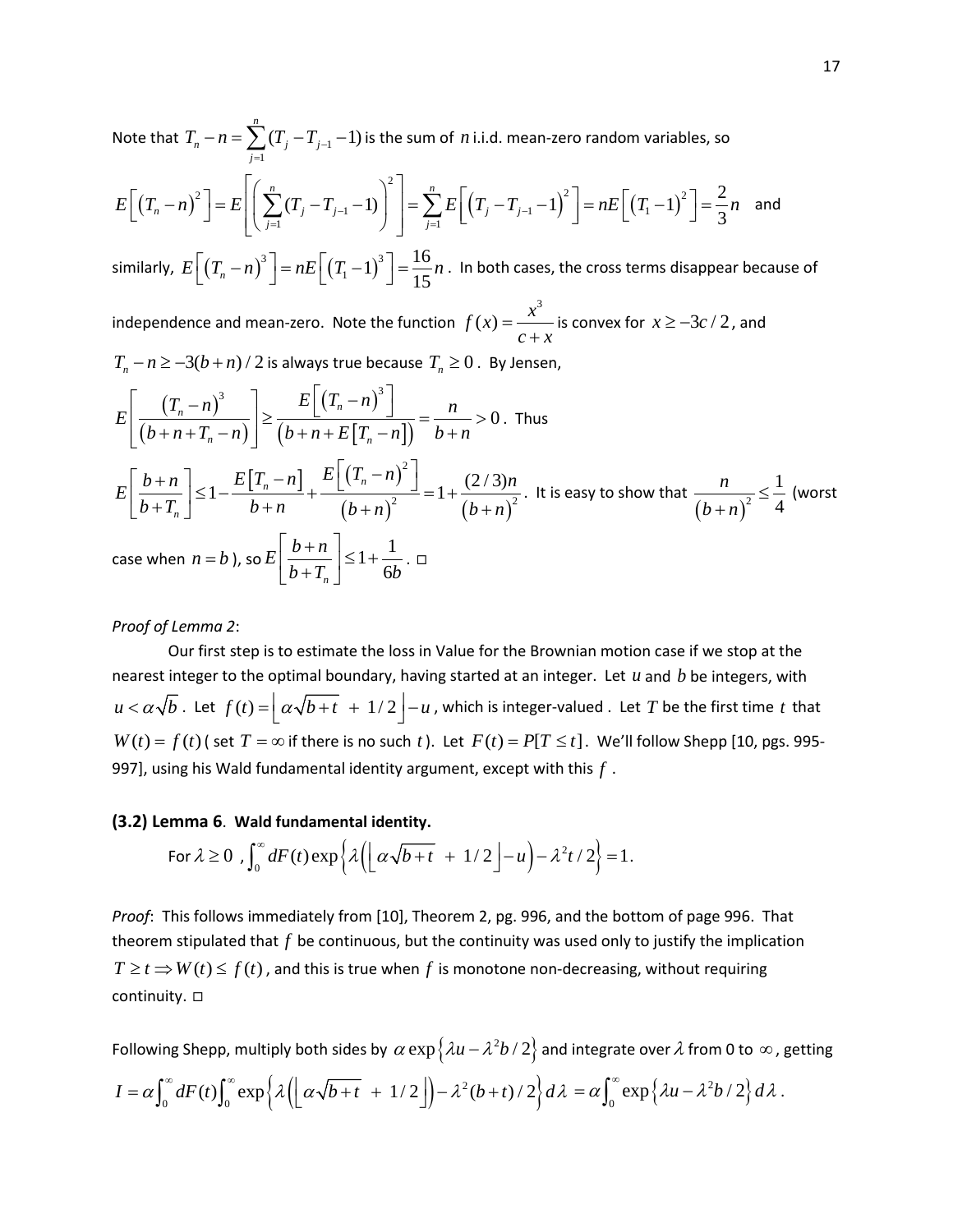Define  $r(t) = \left| \alpha \sqrt{b+t} + 1/2 \right| - \alpha \sqrt{b+t}$ , so  $\left| \alpha \sqrt{b+t} + 1/2 \right| = \alpha \sqrt{b+t} - r(t)$ , where  $-1/2 \le r(t) \le 1/2$ . Let  $\varepsilon = \varepsilon(t) = \frac{r(t)}{\sqrt{t}}$  $\varepsilon = \varepsilon(t) = \frac{f(t)}{\sqrt{b+t}}$ . Making the change of variable  $w = \lambda \sqrt{b+t} - (\alpha + \varepsilon)$  in the

integral yields  $I=\int_0^\infty dF(t) \frac{\alpha}{\sqrt{h+t}} \exp\Bigl\{\bigl(\alpha+\varepsilon\bigr)^2/2\bigr\} \int_{-(\alpha+\varepsilon)}^\infty \exp\Bigl\{-w^2/2\bigr\} \, dw$  $b+t$ <sup>1</sup> (1)  $\int_{-\alpha+\varepsilon}$  $=\int_0^{\infty} dF(t) \frac{\alpha}{\sqrt{b+t}} \exp\left\{(\alpha+\varepsilon)^2/2\right\} \int_{-(\alpha+\varepsilon)}^{\infty} \exp\left\{-\varepsilon\right\}$ 

 $\int_0^{\infty} dF(t) \frac{\alpha}{\sqrt{b+t}} \frac{G(\alpha+\varepsilon)}{g(\alpha+\varepsilon)}$ *b t g*  $\alpha$   $G(\alpha + \varepsilon)$  $=\int_0^\infty dF(t) \frac{\alpha}{\sqrt{b+t}} \frac{G(\alpha+\varepsilon)}{g(\alpha+\varepsilon)} = \int_0^\infty$  $dF(t) \frac{\alpha}{\sqrt{t}} H(\alpha + \varepsilon)$ *b t*  $=\int_0^\infty dF(t) \frac{\alpha}{\sqrt{b+t}} H(\alpha+\varepsilon)$ , where *G* and *g* are the cdf and pdf of the

standard normal, and  $H = G/g$  was defined in section 2. To summarize so far,

$$
(3.3) \tI = \int_0^\infty dF(t) \frac{\alpha}{\sqrt{b+t}} H(\alpha + \varepsilon)
$$

which is a perturbation of what it would be for the Brownian optimal boundary, for  $\varepsilon = 0$ . To approximate the perturbation, the derivatives of *H* worked out in section 2 will be useful.

$$
H(\alpha + \varepsilon) = H(\alpha) + \varepsilon H'(\alpha) + \frac{\varepsilon^2}{2} H''(\alpha) + \frac{\varepsilon^3}{6} H'''(z) \text{ for some } z \text{ between } \alpha \text{ and } \alpha + \varepsilon \text{ (note } \varepsilon \text{ can}
$$

be negative). From the formulas in section 2, and recalling  $H(\alpha) = \frac{\alpha}{1-\alpha^2}$ ,

$$
H(\alpha) + \varepsilon H'(\alpha) + \frac{\varepsilon^2}{2} H''(\alpha) = H(\alpha) + \varepsilon (\alpha H(\alpha) + 1) + \frac{\varepsilon^2}{2} \Big( \Big( 1 + \alpha^2 \Big) H(\alpha) + \alpha \Big)
$$
  
=  $H(\alpha) \Big\{ 1 + \varepsilon \Big( \alpha + \frac{1 - \alpha^2}{\alpha} \Big) + \frac{\varepsilon^2}{2} \Big( \Big( 1 + \alpha^2 \Big) + (1 - \alpha^2) \Big) \Big\} = H(\alpha) \Big\{ 1 + \frac{\varepsilon}{\alpha} + \varepsilon^2 \Big\}.$  Section 2 noted all

derivatives of  $H$  are positive, so for  $\varepsilon \leq 0$  , 3  $\frac{\varepsilon^3}{6}$  *H* "'(*z*)  $\leq$  0. For  $\varepsilon$   $>$  0,  $\frac{\varepsilon^3}{6}$  *H* "'(*z*)  $\leq$   $\frac{\varepsilon^3}{6}$  $\frac{\varepsilon^2}{6}$  *H* "'(*z*)  $\leq \frac{\varepsilon^2}{6}$  *H* "'(*a* +  $\varepsilon$ ). We simply want to bound this. For  $\varepsilon > 0$ ,  $H(\alpha + \varepsilon) \leq H(\alpha) + \varepsilon H'(\alpha + \varepsilon)$ 

$$
=H(\alpha)+\varepsilon((\alpha+\varepsilon)H(\alpha+\varepsilon)+\alpha+\varepsilon), \text{ and solving, } H(\alpha+\varepsilon)\leq H(\alpha)\frac{\alpha+\varepsilon(1-\alpha^2)}{1-\varepsilon(\alpha+\varepsilon)}\leq 1.0152H(\alpha)
$$

assuming  $b > 1600$ , so that  $\varepsilon = \frac{r(t)}{\sqrt{1 - \frac{t^2}{c^2}}} \leq \frac{1}{\sqrt{1 - \frac{t^2}{c^2}}}$  $2\sqrt{b}$  80 *r t*  $b+t$  2 $\sqrt{b}$  $\varepsilon = \frac{I(t)}{\sqrt{2\pi}} \leq \frac{1}{\sqrt{2\pi}} \leq$ + . Then  $H'''(\alpha + \varepsilon)$ 

$$
\leq \left(3(\alpha+\varepsilon)+(\alpha+\varepsilon)^3\right)(1.0152)H(\alpha)+\left(\frac{2+(\alpha+\varepsilon)^2}{H(\alpha)}\right)H(\alpha)\leq 4.2H(\alpha).
$$
 Thus

$$
H(\alpha + \varepsilon) = H(\alpha) + \varepsilon H'(\alpha) + \frac{\varepsilon^2}{2} H''(\alpha) + \frac{\varepsilon^3}{6} H'''(z) \le H(\alpha) \left\{ 1 + \frac{\varepsilon}{\alpha} + \varepsilon^2 + .7 |\varepsilon|^3 \right\}
$$
  
=  $\frac{\alpha}{1 - \alpha^2} \left\{ \frac{\alpha \sqrt{b + t} + r(t)}{\alpha \sqrt{b + t}} + \frac{r^2(t)}{(b + t)} + \frac{.7 |r^3(t)|}{(b + t)^{3/2}} \right\} \le \frac{\alpha}{1 - \alpha^2} \left\{ \frac{\alpha \sqrt{b + t} + r(t)}{\alpha \sqrt{b + t}} + \frac{1}{4(b + t)} + \frac{.7}{8(b + t)^{3/2}} \right\}$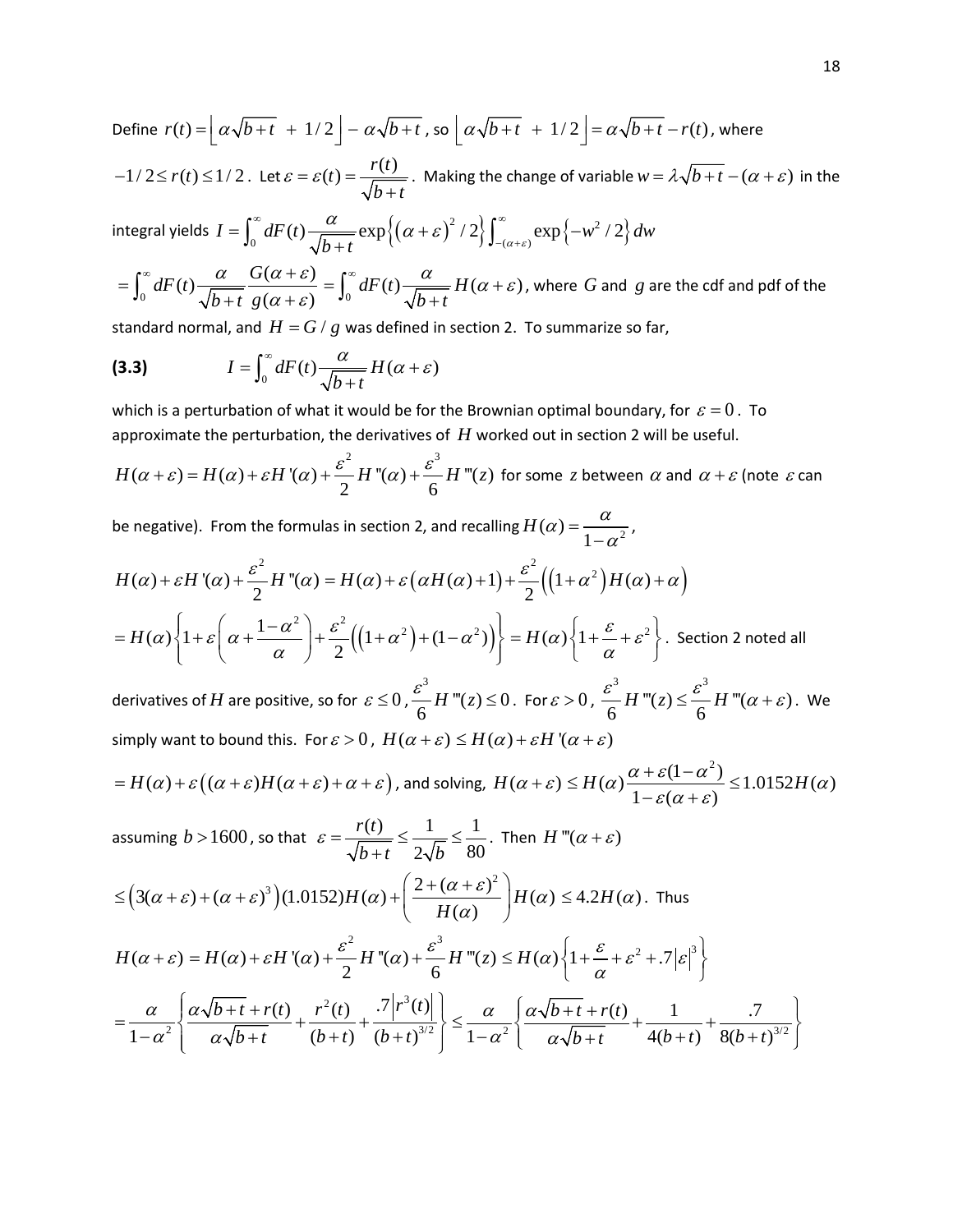$$
\leq \frac{\alpha}{1-\alpha^2} \frac{\alpha \sqrt{b+t} + r(t)}{\alpha \sqrt{b+t}} \left\{ 1 + \frac{\alpha \sqrt{b+t}}{4(b+t) \left(\alpha \sqrt{b+t} - 1/2\right)} \left( 1 + \frac{.35}{(b+t)^{1/2}} \right) \right\}
$$
\n
$$
\leq \frac{\sqrt{b+t}}{1-\alpha^2} \left[ \frac{W(t) + u}{b+t} \right] \left\{ 1 + \frac{1}{4b} \left( 1 + \frac{1}{b^{1/2}} \right) \right\}, \text{ again using } b > 1600 \text{ in the last step.}
$$
\nReferring back to (3.3),  $\alpha \int_0^\infty \exp\left\{ \lambda u - \lambda^2 b / 2 \right\} d\lambda = I = \int_0^\infty dF(t) \frac{\alpha}{\sqrt{b+t}} H(\alpha + \varepsilon)$ \n
$$
\leq \int_0^\infty dF(t) \frac{\alpha}{1-\alpha^2} \left[ \frac{W(t) + u}{b+t} \right] \left\{ 1 + \frac{1}{4b} \left( 1 + \frac{1}{b^{1/2}} \right) \right\} = \frac{\alpha}{1-\alpha^2} E \left[ \frac{W(T) + u}{b+T} \right] \left\{ 1 + \frac{1}{4b} \left( 1 + \frac{1}{b^{1/2}} \right) \right\}, \text{ or}
$$
\n
$$
\text{(3.4)} \quad E \left[ \frac{W(T) + u}{b+T} \right] \left\{ 1 + \frac{1}{4b} \left( 1 + \frac{1}{b^{1/2}} \right) \right\} \geq (1-\alpha^2) \int_0^\infty \exp\left\{ \lambda u - \lambda^2 b / 2 \right\} d\lambda = V_w(u, b)
$$

Now embed the random walk in the Brownian motion as in (1.1.2) above, with  $S_n = W(T_n)$ ; whenever  $W(t)$  is an integer,  $W(t) = W(T_n)$  for some  $n$ . For stop rule  $T$ ,  $W(T)$  only takes integer values. Let  $n^*$  be the first *n* such that  $W(T) = W(T_n)$ .

$$
E\left[\frac{W(T) + u}{b + T}\right] = \sum_{n=0}^{\infty} E\left[\frac{u + S_n}{b + n} \frac{b + n}{b + T_n} \middle| n^* = n\right] P(n^* = n) = \sum_{n=0}^{\infty} E\left[\frac{b + n}{b + T_n}\right] E\left[\frac{u + S_n}{b + n} \middle| n^* = n\right] P(n^* = n)
$$
  
\n
$$
\leq \left(1 + \frac{1}{6b}\right) V(u, b), \text{ using Lemma 5. Combining with (3.4),}
$$
  
\n
$$
V(u, b) \geq V_W(u, b) \left(1 - \frac{1}{4b}\left(1 + \frac{1}{b^{1/2}}\right)\right) \left(1 - \frac{1}{6b}\right) \geq V_W(u, b) \left(1 - \frac{5}{12b}\left(1 + \frac{1}{b^{1/2}}\right)\right),
$$
  
\nwhich proves Lemma 2.  $\square$   
\nRemark: Extensive numerical data suggests that  $V(u, b) \geq V_W(u, b) \left(1 - \frac{1}{4b}\left(1 + \frac{1}{b^{1/2}}\right)\right)$ . Clearly the

estimate 
$$
\frac{n}{(b+n)^2} \leq \frac{1}{4}
$$
 in computing 
$$
\sum_{n=0}^{\infty} E\left[\frac{b+n}{b+T_n}\right] P(n^* = n) \leq \sum_{n=0}^{\infty} \left(1 + \frac{(2/3)n}{(b+n)^2}\right) P(n^* = n)
$$
 is a gross

overestimate when *u* is near the boundary  $\alpha\sqrt{b}$  , because in that case the time to crossing will probably be for *n* small compared to *b* . With some labor, using estimates of crossing-time probability, we could

show that if 
$$
\alpha \sqrt{b} - u = o(\sqrt{b})
$$
, then 
$$
\sum_{n=0}^{\infty} \left( 1 + \frac{(2/3)n}{(b+n)^2} \right) P(n^* = n) = 1 + o(b^{-1})
$$
, rather than  $1 + \frac{1}{6b}$ , and

we would get  $\frac{1}{11}$ 4*b* rather than  $\frac{5}{12}$ 12*b* for those  $u$  . On the other hand, when  $u$  is far below  $\alpha\surd b$  , our replacing  $\frac{1}{\sqrt{1}}$  $4(b + t)$ by  $\frac{1}{\cdot}$ 4*b* in arriving at (3.4) is a significant overestimate, because *t* will be typically of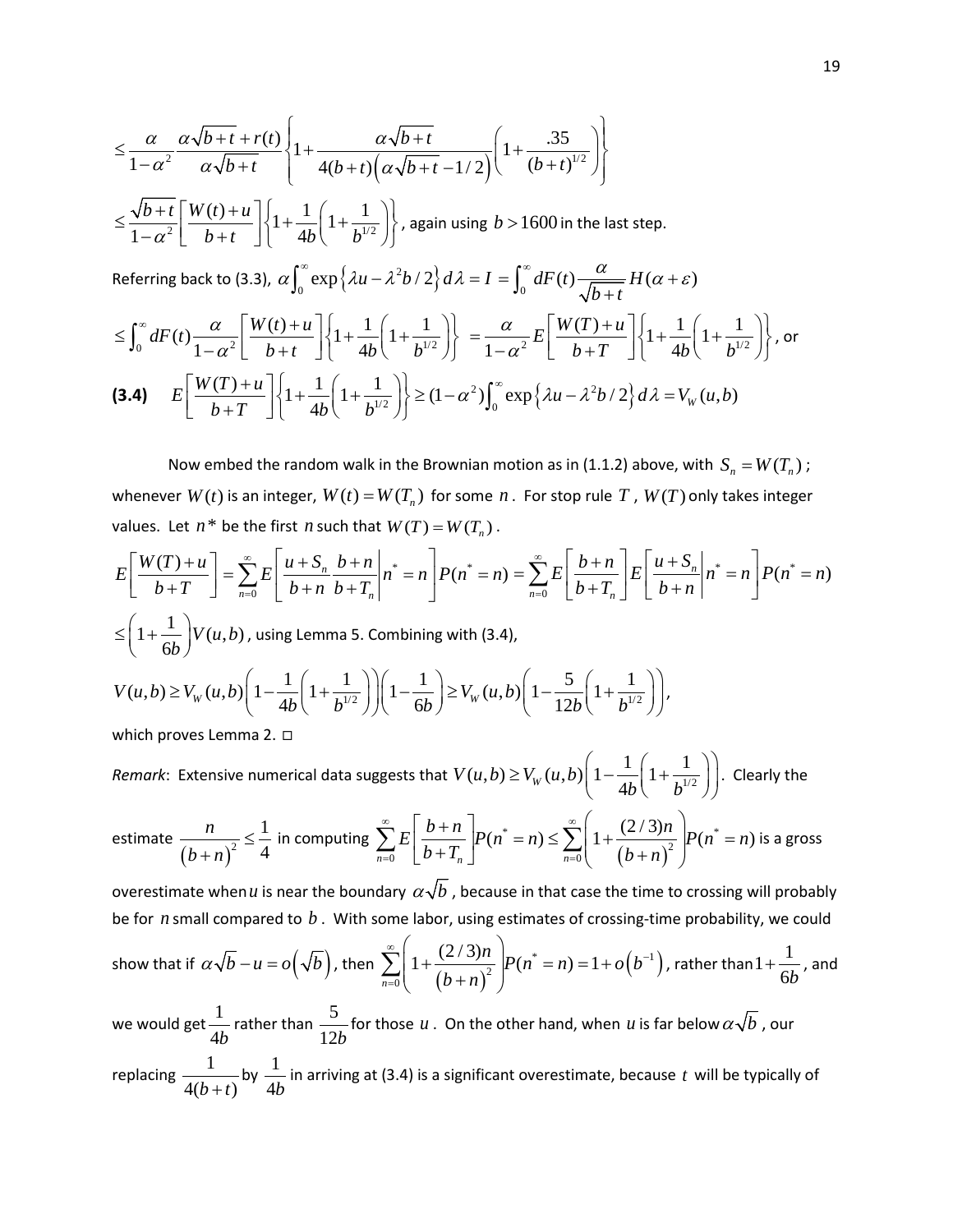order *b* in order to get to the boundary. But we will not pursue these things, because it would only slightly improve the lower estimate in Theorem 1, and the real goal is to find a way to prove the speculated coefficient.

## **4. Proof of Theorem 1**

For all of this section, we assert that  $(u,b)$  satisfies  $.38 \le \delta \le .58$  , where  $\delta = \alpha \sqrt{b} - u$ ; by (1.2.3), we already know the answer outside this range. We also assert (using foresight) that when giving upper bounds on tree sums, we will have  $n \leq \frac{2\alpha}{2}$  $n \leq \frac{\alpha \sqrt{b}}{2}$ , and for lower bounds,  $n \leq 2\sqrt{b}$  . We assert that

 $b > 1600$ .

Let 
$$
G_n = \frac{1}{2^{2n}} {2n \choose n}
$$
, for which it is well-known as a central binomial coefficient that  $G_n \approx \frac{1}{\sqrt{\pi n}}$ ; to be

more precise,  $\frac{1}{\sqrt{1-\frac{1}{\sqrt{1-\frac{1}{\sqrt{1-\frac{1}{\sqrt{1-\frac{1}{\sqrt{1-\frac{1}{\sqrt{1-\frac{1}{\sqrt{1-\frac{1}{\sqrt{1-\frac{1}{\sqrt{1-\frac{1}{\sqrt{1-\frac{1}{\sqrt{1-\frac{1}{\sqrt{1-\frac{1}{\sqrt{1-\frac{1}{\sqrt{1-\frac{1}{\sqrt{1-\frac{1}{\sqrt{1-\frac{1}{\sqrt{1-\frac{1}{\sqrt{1-\frac{1}{\sqrt{1-\frac{1}{\sqrt{1-\frac{1}{\sqrt{1-\frac{1}{\sqrt{1-\frac{1}{\sqrt{$  $(n+1/2)$ *Gn*  $\pi(n+1/2)$   $\pi n$  $\frac{1}{1+1/2} \le G_n \le \frac{1}{\sqrt{\pi n}}$ . The formulas that will be needed for the sums and moments

of Catalan numbers and Catalan triangle rows can be simply expressed in terms of this.

#### *For the Catalan numbers*:

#### **(4.1) Lemma 7**.

$$
\sum_{j=0}^{n-1} C_j 2^{-2j-1} = 1 - G_n ; \sum_{j=0}^{n-1} C_j 2^{-2j-1} j = nG_n + G_n - 1; \sum_{j=0}^{n-1} C_j 2^{-2j-1} j^2 = \frac{1}{3} n^2 G_n - \frac{4}{3} nG_n - G_n + 1.
$$

The first is proved quickly by induction. The other two are easily proved by telescoping; we omit the proofs.

*For the Catalan triangle*: All of these can be found in Miana-Romero [8, pg. 5-6]:

$$
\begin{aligned}\n\textbf{(4.2)} \quad & \frac{1}{2^{2n-1}} \sum_{j=1}^{n} B(n,j) = G_n; \ \frac{1}{2^{2n-1}} \sum_{j=1}^{n} jB(n,j) = \frac{1}{2}; \ \frac{1}{2^{2n-1}} \sum_{j=1}^{n} j^2 B(n,j) = nG_n; \\
& \frac{1}{2^{2n-1}} \sum_{j=1}^{n} j^3 B(n,j) = \frac{3n-1}{4}; \ \frac{1}{2^{2n-1}} \sum_{j=1}^{n} j^4 B(n,j) = n(2n-1)G_n; \frac{1}{2^{2n-1}} \sum_{j=1}^{n} j^5 B(n,j) = \frac{15n(n-1)+2}{8}.\n\end{aligned}
$$

To begin the proof of the theorem, start with upper and lower bounds on the leaf sums. For both upper and lower bounds, we use the ratio  $\frac{u+1}{u}$  $2m-1$ *u b m* +  $+ 2m$ for the leaf value  $V(u + 1, b + 2m - 1)$  for  $0 \le m \le n - 1$ . The ratio is always a lower bound. By (1.2.3), we also know it will be an upper bound, in fact an equality, if  $\alpha \sqrt{b+2n-1} - (u+1) \leq 0.38$ . This is easy to verify for our range of *n* :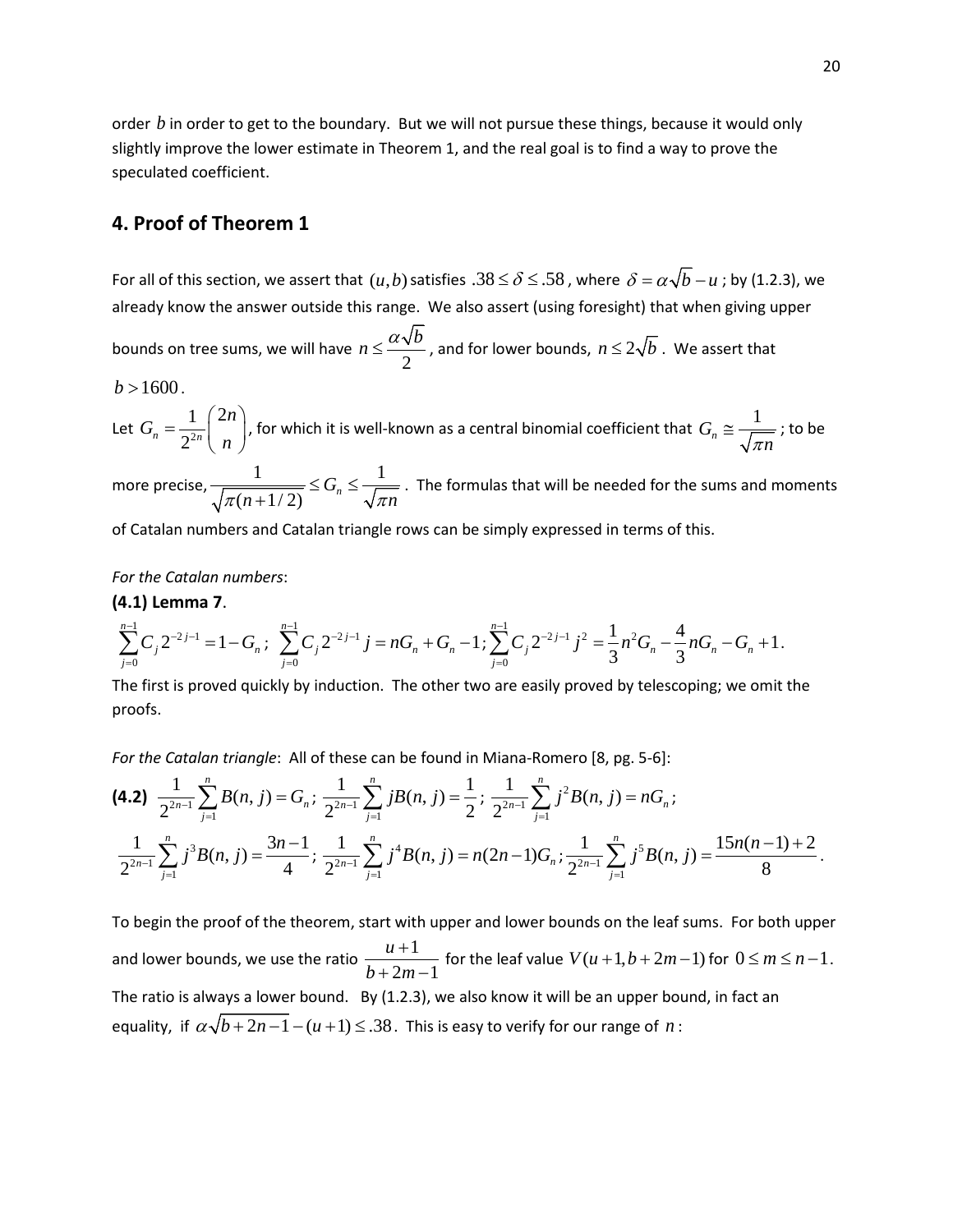$$
\alpha\sqrt{b+2n-1} - (u+1) = \alpha\sqrt{b} \left(1 + \frac{2n-1}{b}\right)^{1/2} - (\alpha\sqrt{b} - \delta + 1) \le \alpha\sqrt{b} \frac{1}{2} \frac{2n}{b} + \delta - 1. \text{ Using } n \le \frac{\alpha\sqrt{b}}{2}
$$

gives  $\alpha\sqrt{b+2n-1}$  –  $(u+1)$   $\leq$   $\frac{\alpha^{2}}{2}$  +  $\delta$  –1 < .36 as long as  $\delta$   $\leq$  1, but we've already assumed  $\delta$   $\leq$  .58.

We have 
$$
\sum_{m=0}^{n-1} 2^{-2m-1} C_m \frac{u+1}{b+2m+1} = \frac{u+1}{b} \sum_{m=0}^{n-1} 2^{-2m-1} C_m \left( 1 + \frac{2m+1}{b} \right)^{-1}
$$
  
\n
$$
= \frac{u+1}{b} \sum_{m=0}^{n-1} 2^{-2m-1} C_m \left( 1 - \frac{2m+1}{b} + \gamma(m) \frac{(2m+1)^2}{b^2} \right), \text{ where } 1 - \frac{2m+1}{b} \le \gamma(m) \le 1. \text{ The assertion}
$$
  
\n $n \le 2\sqrt{b} \text{ implies } \gamma(m) \ge 1 - \frac{4.01}{\sqrt{b}}. \text{ From (4.1), } \sum_{m=0}^{n-1} 2^{-2m-1} C_m (2m+1)^2 = \sum_{m=0}^{n-1} 2^{-2m-1} C_m \left( 4m^2 + 4m + 1 \right)$   
\n
$$
= 4 \left( \frac{n^2 - 4n - 3}{3} G_n + 1 \right) + 4 \left( nG_n + G_n - 1 \right) + 1 - G_n = \frac{4}{3} n^2 G_n - \frac{4}{3} nG_n - G_n + 1.
$$

So we have this upper bound on leaf sum  $S_L$ , using  $\gamma(m) \leq 1$  and (4.1):

$$
S_L \leq \frac{u+1}{b} \left\{ \sum_{m=0}^{n-1} 2^{-2m-1} C_m - \frac{1}{b} \sum_{m=0}^{n-1} 2^{-2m-1} C_m (2m+1) + \frac{1}{b^2} \sum_{m=0}^{n-1} 2^{-2m-1} C_m (2m+1)^2 \right\}
$$
  
= 
$$
\frac{u+1}{b} (1 - G_n) - \frac{u+1}{b^2} \left( 2nG_n - 1 + G_n - \frac{4}{3} \frac{n^2}{b} G_n + \frac{4}{3} \frac{n}{b} G_n - \frac{1}{b} + \frac{G_n}{b} \right).
$$

To reduce the complication, we only estimate the terms multiplying  $\frac{n-1}{h^2}$  $u + 1$ *b*  $\frac{+1}{2}$  to  $O(b^{-1/2})$ . That will not

affect the answer, as will be confirmed at the conclusion of the calculations. Note that  $\frac{u+1}{h^2} = O(b^{-3/2})$ *b*  $\frac{+1}{2} = O(b^{-1})$ because  $u = O(b^{1/2})$ , so we are estimating terms to  $O(b^{-1/2})$  relative to  $b^{-3/2}$ , or overall estimating to  $O(b^{-2})$ . Using  $n = O(b^{1/2})$ ,

$$
S_L \leq \frac{u+1}{b} (1-G_n) - \frac{u+1}{b^2} \left( 2nG_n - 1 + G_n - \frac{4}{3} \frac{n^2}{b} G_n + O(b^{-1/2}) \right).
$$
 Note that  $G_n$  is of order  $n^{-1/2}$ , which

will be of order  $b^{-1/4}$  for what *n* will be chosen to be, with foresight. For a lower bound on leaf sum, using  $\gamma(m) \geq 1 - \frac{4.01}{\sqrt{b}}$  does not affect those terms to  $O(b^{-1/2})$ , so in fact it is the same as the upper bound, to that order. Thus

$$
\textbf{(4.3)}\ \ S_L = \frac{u+1}{b}(1-G_n) - \frac{u+1}{b^2}\left(2nG_n - 1 + G_n - \frac{4}{3}\frac{n^2}{b}G_n\right) + O(b^{-2}).
$$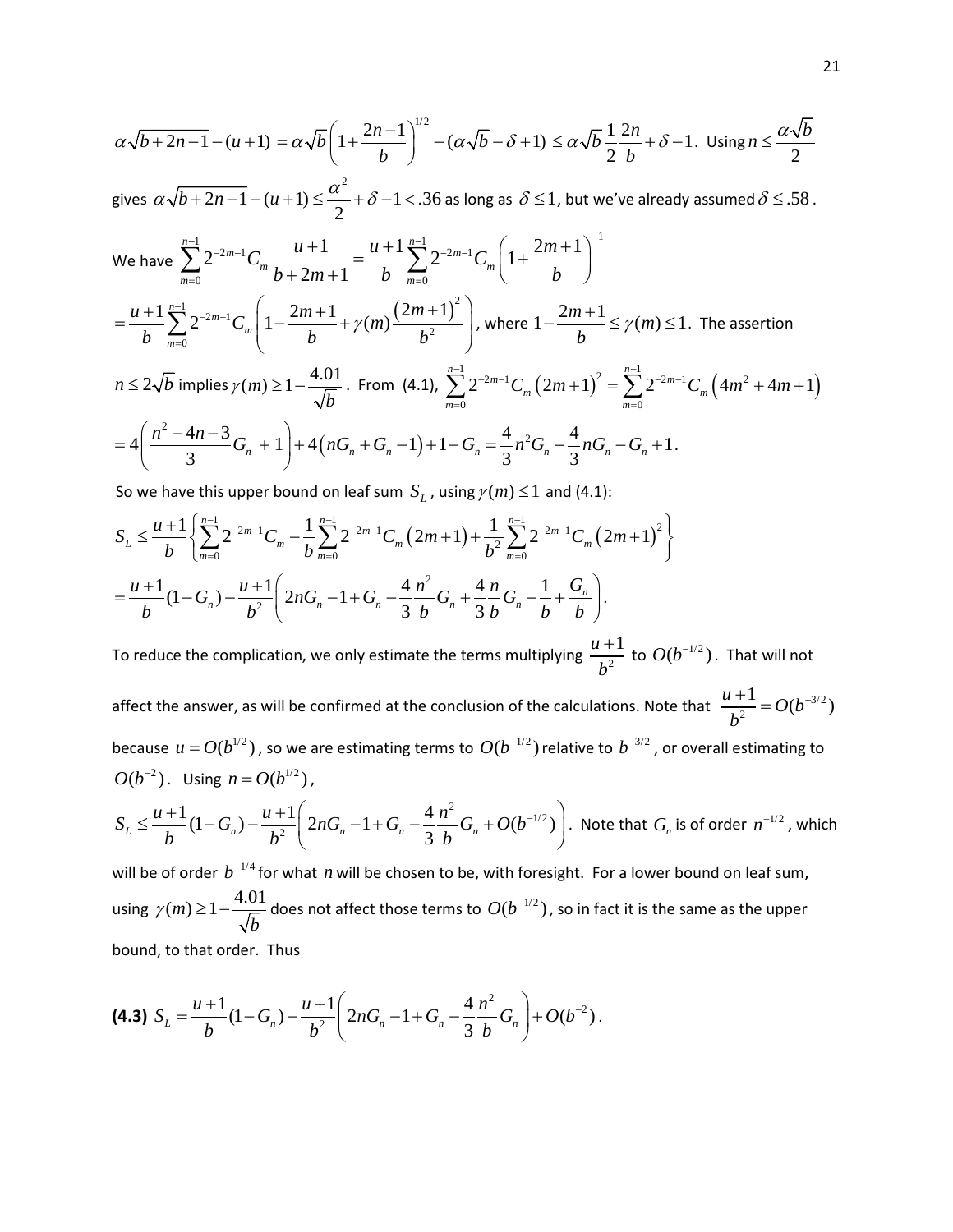$$
V(u-2j+1,b+2n-1) \le V_w(u-2j+1,b+2n-1)
$$
, and the displacement of  $u-2j+1$  from the  
Brownian boundary is  $u-2j+1-\alpha\sqrt{b+2n-1} = u-2j+1-\alpha\sqrt{b}\left(1+\frac{2n-1}{b}\right)^{1/2}$   

$$
= u-2j+1-\alpha\sqrt{b}\left(1+\frac{2n-1}{2b}\left(1-\tau(n)\frac{2n-1}{b}\right)\right) = -\left[2j-\left(1-\delta-\varsigma(n)\right)\right]
$$
, where  

$$
\varsigma(n) = \alpha \frac{n-1/2}{\sqrt{b}} \left(1-\tau(n)\frac{2n-1}{b}\right)
$$
 with  $0 < \tau(n) < 1/4$ . From the assumption that  $n \le \alpha\sqrt{b}/2$ , this

implies  $\frac{\alpha(n-1)}{\sqrt{n}} \leq \zeta(n) \leq \frac{\alpha n}{\sqrt{n}}$ *b*  $\sqrt{b}$  $\frac{\alpha(n-1)}{\sqrt{n}} \leq \zeta(n) \leq \frac{\alpha n}{\sqrt{n}}$ . If we just assume  $n \leq 2\sqrt{b}$  , as we will for the lower bound case, we get

instead  $\frac{\alpha(n-2.5)}{\sqrt{n}} \leq \zeta(n) \leq \frac{\alpha n}{\sqrt{n}}$ *b b*  $\frac{\alpha(n-2.5)}{\sqrt{n}} \leq \zeta(n) \leq \frac{\alpha n}{\sqrt{n}}$ . To the order of approximation we make, this difference will be seen

to not matter. From the Taylor expansion (2.4),  $V_w(u-2j+1,b+2n-1)$ 

$$
\leq \frac{u-2j+1}{b+2n-1} + \alpha \frac{\left[2j - (1-\delta-\varsigma(n))\right]^2}{(b+2n-1)^{3/2}} - \frac{(1+\alpha^2)\left[2j - (1-\delta-\varsigma(n))\right]^3}{3} + \frac{\alpha(4+\alpha^2)\left[2j - (1-\delta-\varsigma(n))\right]^4}{12}
$$

which is an upper bound for  $V(u-2j+1,b+2n-1)$ . By (2.5), we get a lower bound for

$$
V_{W}(u-2j+1,b+2n-1)
$$
 by subtracting 
$$
\frac{\left(4+8\alpha^{2}+\alpha^{4}\right)\left[2j-\left(1-\delta-\varsigma(n)\right)\right]^{5}}{60}
$$
 from this. These terms

are to be weighted by  $2^{-2n+1}B(n, j)$  and summed for *j* from 1 through *n*. But

$$
2^{-2n+1}\sum_{j=1}^{n} j^{5}B(n, j) = O\left(n^{2}\right)
$$
, so the result with this last term would be  $O\left(\frac{n^{2}}{b^{3}}\right) = O\left(b^{-2}\right)$ , so the upper

and lower bounds of the sum are the same to that order, and only involve the terms up through the 4<sup>th</sup> power of  $j$  . To get a lower bound for row sum of  $V$  , we will simply multiply these  $V_W$  sums by

$$
1 - \frac{5/12}{b+2n-1} \left( 1 + \frac{1}{\sqrt{b+2n-1}} \right) = 1 - \frac{5}{12b} + O\left(b^{-3/2}\right).
$$
 We'll carry both cases along at the same time.

It's a bit long and messy, so we get the terms one at a time and sum, using formulas (4.2) throughout. Let

$$
s_1 = 2^{-2n+1} \sum_{j=1}^n B(n, j) \frac{u-2j+1}{b+2n-1} = \frac{u+1}{b+2n-1} 2^{-2n+1} \sum_{j=1}^n B(n, j) - \frac{2}{b+2n-1} 2^{-2n+1} \sum_{j=1}^n jB(n, j)
$$
  
= 
$$
\frac{(u+1)G_n - 1}{b+2n-1} = \frac{(u+1)G_n - 1}{b} \left( 1 - \frac{2n-1}{b+2n-1} \right) = \frac{(u+1)G_n - 1}{b} - \frac{(u+1)G_n - 1}{b} \left( \frac{(2n-1)G_n}{b+2n-1} \right) + \frac{2n-1}{b(b+2n-1)}
$$
  
= 
$$
\frac{(u+1)G_n - 1}{b} - \frac{(u+1)(2n-1)G_n}{b^2} \left( 1 - \frac{2n}{b} + O(b^{-1}) \right) + \frac{2n}{b^2} + O(b^{-2})
$$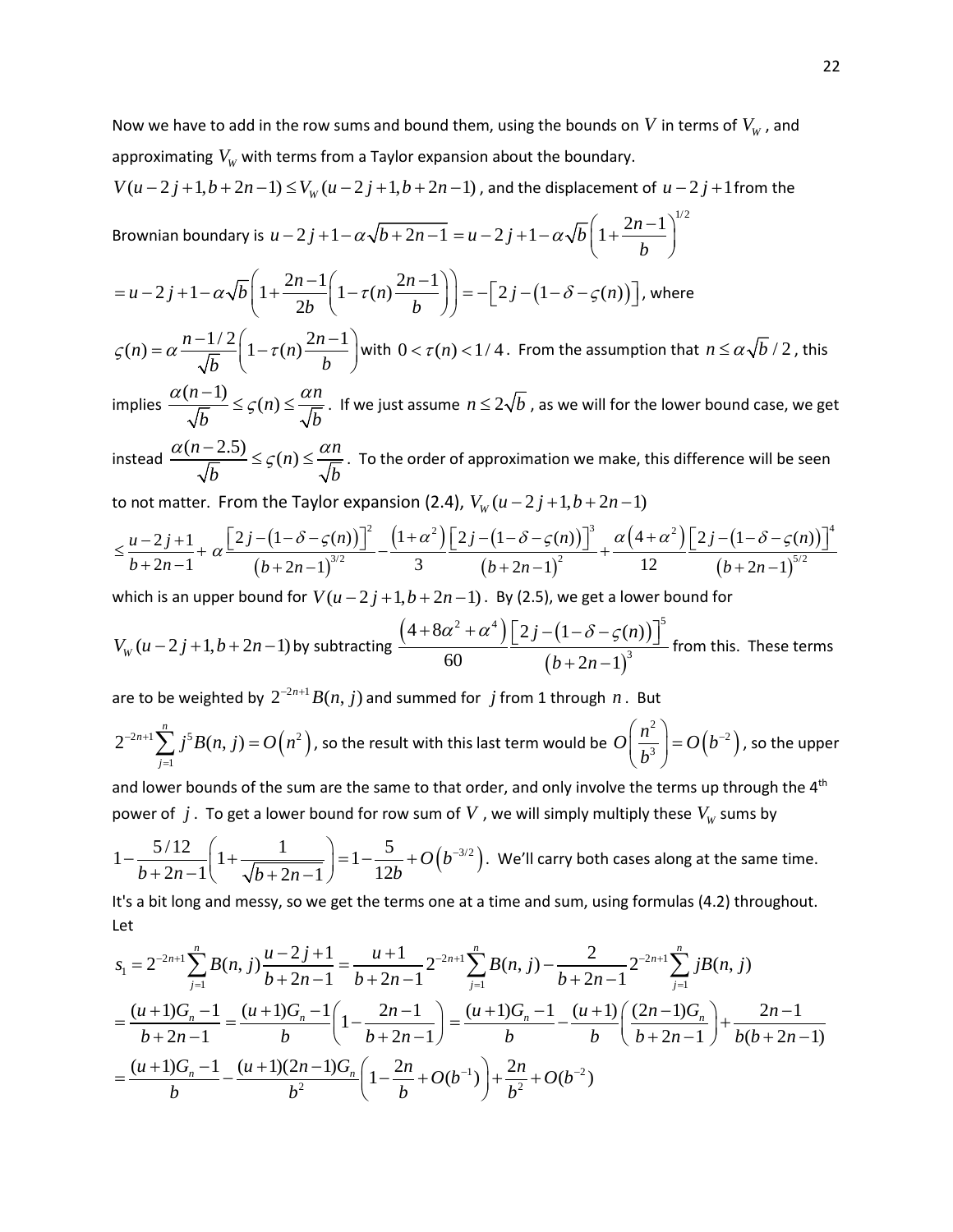$$
\begin{split}\n&= \frac{(u+1)G_n - 1}{b} - \frac{(u+1)}{b^2} \left( 2nG_n - G_n - \frac{4n^2 G_n}{b} \right) + \frac{2n}{b^2} + O(b^{-2}). \text{ For the lower bound,} \\
s_1 \text{'} = s_1 \left( 1 - \frac{5}{12b} + O(b^{-3/2}) \right) \\
&= \left( 1 - \frac{5}{12b} + O(b^{-3/2}) \right) \left( \frac{(u+1)G_n - 1}{b} - \frac{(u+1)}{b^2} \left( 2nG_n - G_n - \frac{4n^2 G_n}{b} \right) + \frac{2n}{b^2} + O(b^{-2}) \right) \\
&= \frac{(u+1)G_n - 1}{b} - \frac{(u+1)}{b^2} \left( 2nG_n - G_n - \frac{4n^2 G_n}{b} \right) + \frac{2n}{b^2} - \frac{(u+1)G_n}{b} \frac{5}{12b} + O(b^{-2}) \\
&= \frac{(u+1)G_n - 1}{b} - \frac{(u+1)}{b^2} \left( 2nG_n - \frac{7}{12}G_n - \frac{4n^2 G_n}{b} \right) + \frac{2n}{b^2} + O(b^{-2}).\n\end{split}
$$

Combining the result so far with the leaf sum (4.3),

$$
S_L + s_1 = \frac{u+1}{b}(1-G_n) + \frac{(u+1)G_n - 1}{b} - \frac{u+1}{b^2} \left( \frac{2nG_n - 1 + G_n - \frac{4n^2}{3b}G_n + 2nG_n}{-G_n - \frac{4n^2G_n}{b}} \right) + \frac{2n}{b^2} + O(b^{-2})
$$

$$
= \frac{u}{b} - \frac{u+1}{b^2} \left( 4nG_n - 1 - \frac{16}{3} \frac{n^2 G_n}{b} \right) + \frac{2n}{b^2} + O(b^{-2}) \text{, and similarly,}
$$
  

$$
S_L + s_1 = \frac{u}{b} - \frac{u+1}{b^2} \left( 4nG_n - 1 + \frac{5}{12} G_n - \frac{16}{3} \frac{n^2 G_n}{b} \right) + \frac{2n}{b^2} + O(b^{-2}).
$$

The goal is to decide if the tree sum is greater than  $u/b$  or not, so separating out  $u/b$  like this reduces it to deciding if the combined other terms are negative or positive. Looking ahead, the other terms to be added will not have the  $u + 1$  factor, so we replace that now with an expression in terms of *n* and  $\delta$ , and write the deviation from  $u/b$  with factor  $\alpha b^{-3/2}$  .

$$
S_{L} + s_{1} = \frac{u}{b} - \frac{\alpha \sqrt{b} + 1 - \delta}{b^{2}} \left( 4nG_{n} - 1 - \frac{16}{3} \frac{n^{2} G_{n}}{b} \right) + \frac{2n}{b^{2}} + O(b^{-2})
$$
  
\n
$$
= \frac{u}{b} - \frac{\alpha}{b^{3/2}} \left( 1 + \frac{1 - \delta}{\alpha \sqrt{b}} \right) \left( 4nG_{n} - 1 - \frac{16}{3} \frac{n^{2} G_{n}}{b} \right) + \frac{\alpha}{b^{3/2}} \frac{2n}{\alpha \sqrt{b}} + O(b^{-2})
$$
  
\n
$$
= \frac{u}{b} + \frac{\alpha}{b^{3/2}} \left\{ - \left( 4nG_{n} - 1 - \frac{2}{\alpha} \frac{n}{\sqrt{b}} + \frac{4}{\alpha} \frac{nG_{n}}{\sqrt{b}} - \frac{16}{3} \frac{n^{2} G_{n}}{b} \right) + 2\delta \left( \frac{2}{\alpha} \frac{nG_{n}}{\sqrt{b}} \right) \right\} + O(b^{-2}), \text{ and likewise,}
$$
  
\n
$$
S_{L} + s_{1} = \frac{u}{b} + \frac{\alpha}{b^{3/2}} \left\{ - \left( 4nG_{n} - 1 - \frac{2}{\alpha} \frac{n}{\sqrt{b}} + \frac{5}{12} G_{n} + \frac{4}{\alpha} \frac{nG_{n}}{\sqrt{b}} - \frac{16}{3} \frac{n^{2} G_{n}}{b} \right) + 2\delta \left( \frac{2}{\alpha} \frac{nG_{n}}{\sqrt{b}} \right) \right\} + O(b^{-2}).
$$

With foresight we separated the delta terms from the other part.

We have three more terms from the expansion to deal with.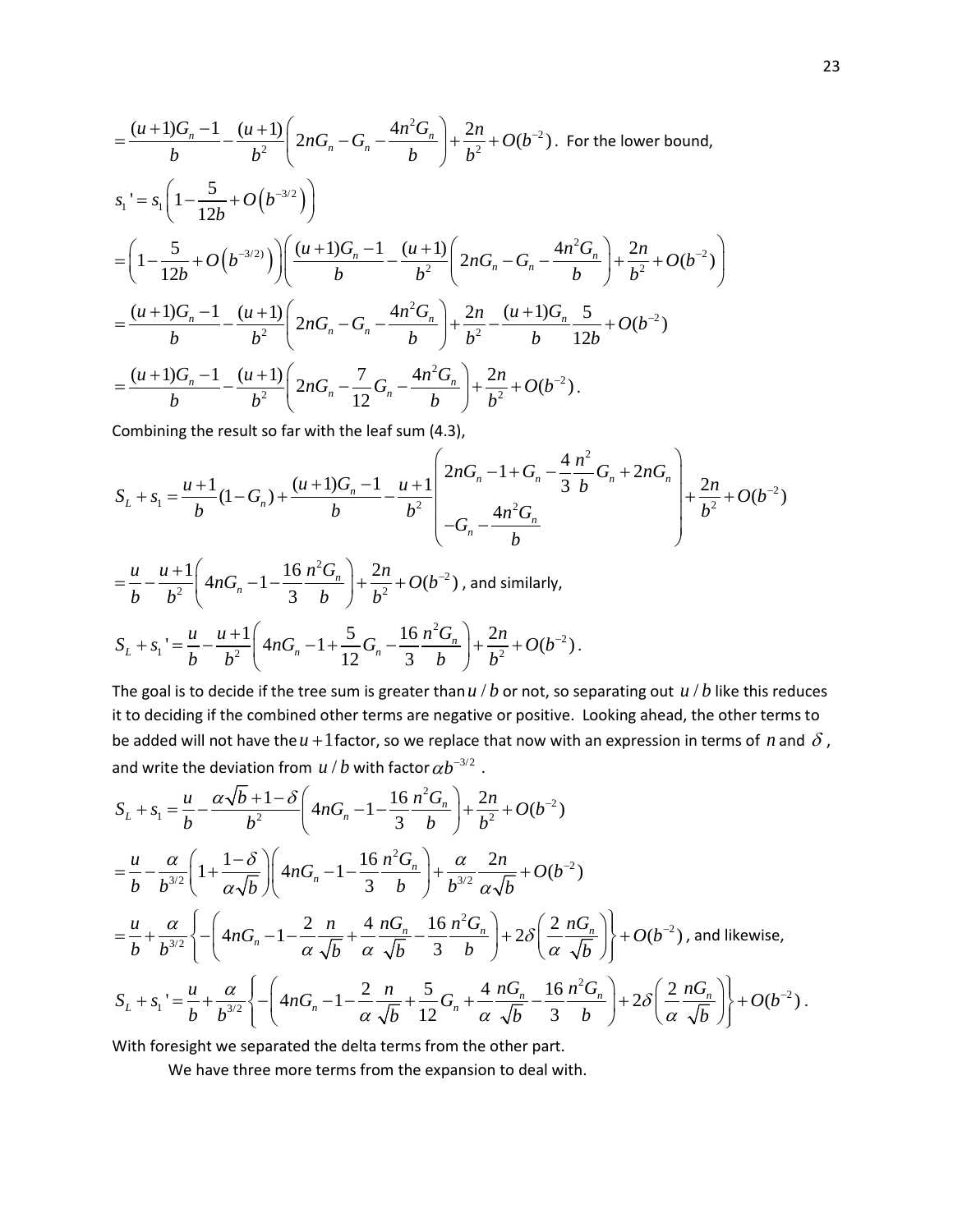$$
s_{2} = \frac{\alpha}{(b+2n-1)^{3/2}} 2^{-2n+1} \sum_{j=1}^{n} B(n, j) [2j - (1 - \delta - \varsigma(n))]^{2}
$$
  
\n
$$
= \frac{\alpha}{b^{3/2}} \bigg[ 1 - \frac{3}{2} \frac{(2n-1)}{b} + O(b^{-1}) \bigg] 2^{-2n+1} \sum_{j=1}^{n} B(n, j) [4j^{2} - 4j(1 - \delta - \varsigma(n)) + (1 - \delta - \varsigma(n))^{2}]
$$
  
\n
$$
= \frac{\alpha}{b^{3/2}} \bigg[ 1 - \frac{3n}{b} + O(b^{-1}) \bigg[ 4nG_{n} - 2(1 - \delta - \varsigma(n)) + G_{n}(1 - \delta - \varsigma(n))^{2} \bigg]
$$
  
\n
$$
= \frac{\alpha}{b^{3/2}} \bigg[ 1 - \frac{3n}{b} \bigg] \bigg[ 4nG_{n} - 2 + 2\delta + 2\varsigma(n) + G_{n} \bigg( (1 - \varsigma(n))^{2} - 2\delta (1 - \varsigma(n)) + \delta^{2} \bigg) \bigg] + O(b^{-2})
$$
  
\n
$$
= \frac{\alpha}{b^{3/2}} \bigg[ 1 - \frac{3n}{b} \bigg] \bigg[ 4nG_{n} - 2 + 2\delta + 2\frac{\alpha n}{\sqrt{b}} + G_{n} \bigg( 1 - 2\frac{\alpha n}{\sqrt{b}} + \frac{\alpha^{2}n^{2}}{b} \bigg) - 2\delta \bigg( 1 - \frac{\alpha n}{\sqrt{b}} \bigg) G_{n} + \delta^{2} G_{n} \bigg] + O(b^{-2})
$$
  
\n
$$
= \frac{\alpha}{b^{3/2}} \bigg\{ - \bigg( -4nG_{n} + 2 - 2\alpha \frac{n}{\sqrt{b}} - G_{n} + 2\alpha \frac{nG_{n}}{\sqrt{b}} + (12 - \alpha^{2}) \frac{n^{2}G_{n}}{b} \bigg) + 2\delta \bigg( 1 - G_{n} + \alpha \frac{nG_{n}}{\sqrt{b}} \bigg) + \delta^{2} G_{n} \bigg\} + O(b^{-2})
$$
  
\nand  $s_{2} := s_{2} \bigg[ 1 - \frac{5}{$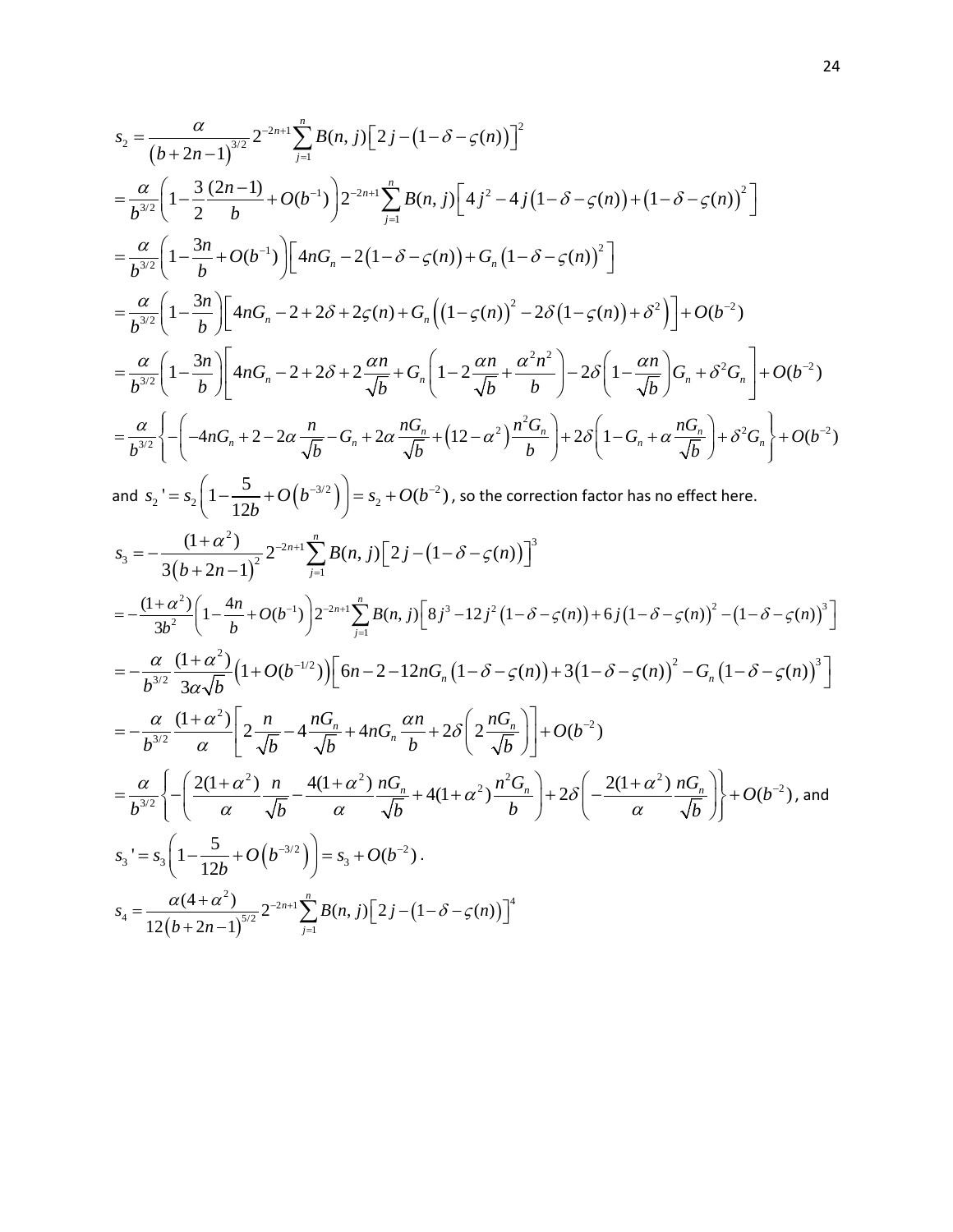$$
= \frac{\alpha(4+\alpha^2)}{12b^{5/2}} \Big(1+O(b^{-1})\Big) 2^{-2n+1} \sum_{j=1}^n B(n,j) \Bigg[ \frac{16j^4 - 32j^3(1-\delta-\varsigma(n)) + 24j^2(1-\delta-\varsigma(n))^2}{-8j(1-\delta-\varsigma(n))^3 + (1-\delta-\varsigma(n))^4} \Bigg]
$$
  
\n
$$
= \frac{\alpha}{b^{3/2}} \frac{(4+\alpha^2)}{12b} \Big(1+O(b^{-1})\Big) \Bigg[ \frac{16n(2n-1)G_n - 8(3n-1)(1-\delta-\varsigma(n))}{+24nG_n(1-\delta-\varsigma(n))^2 - 4(1-\delta-\varsigma(n))^3} + G_n \Bigg]
$$
  
\n
$$
= \frac{\alpha}{b^{3/2}} \Bigg( \frac{8(4+\alpha^2)}{3} \frac{n^2 G_n}{b} \Bigg) + O(b^{-2}), \text{ and } s_4 = s_4 \Big( 1 - \frac{5}{12b} + O(b^{-3/2}) \Big) = s_4 + O(b^{-2}).
$$

Combining everything,  $S_L + s_1 + s_2 + s_3 + s_4 - \frac{u}{b}$ *b*  $+S_1+S_2+S_3+S_4$  –

$$
\begin{split}\n&= \frac{\alpha}{b^{3/2}} \left\{ - \left( 4nG_n - 1 - \frac{2}{\alpha} \frac{n}{\sqrt{b}} + \frac{4}{\alpha} \frac{nG_n}{\sqrt{b}} - \frac{16}{3} \frac{n^2 G_n}{b} \right) + 2\delta \left( \frac{2}{\alpha} \frac{nG_n}{\sqrt{b}} \right) \right\} \\
&+ \frac{\alpha}{b^{3/2}} \left\{ - \left( -4nG_n + 2 - 2\alpha \frac{n}{\sqrt{b}} - G_n + 2\alpha \frac{nG_n}{\sqrt{b}} + (12 - \alpha^2) \frac{n^2 G_n}{b} \right) + 2\delta \left( 1 - G_n + \alpha \frac{nG_n}{\sqrt{b}} \right) + \delta^2 G_n \right\} \\
&+ \frac{\alpha}{b^{3/2}} \left\{ - \left( \frac{2(1+\alpha^2)}{\alpha} \frac{n}{\sqrt{b}} - \frac{4(1+\alpha^2)}{\alpha} \frac{nG_n}{\sqrt{b}} + 4(1+\alpha^2) \frac{n^2 G_n}{b} \right) + 2\delta \left( -\frac{2(1+\alpha^2)}{\alpha} \frac{nG_n}{\sqrt{b}} \right) \right\} \\
&+ \frac{\alpha}{b^{3/2}} \left\{ \left( \frac{8(4+\alpha^2)}{3} \frac{n^2 G_n}{b} \right) \right\} + O(b^{-2}), \text{ which yields} \\
\textbf{(4.4) } S_L + S_1 + S_2 + S_3 + S_4 - \frac{u}{b} \\
&= \frac{\alpha}{b^{3/2}} \left\{ - \left( 1 - G_n - 2\alpha \frac{nG_n}{\sqrt{b}} + \frac{\alpha^2}{3} \frac{n^2 G_n}{b} \right) + 2\delta \left( 1 - G_n - \alpha \frac{nG_n}{\sqrt{b}} \right) + \delta^2 G_n + O(b^{-1/2}) \right\}.\n\end{split}
$$

Similarly,

$$
\begin{split} & \textbf{(4.5)} \ \ S_L + s_1 + s_2 + s_3 + s_4 - \frac{u}{b} \\ &= \frac{\alpha}{b^{3/2}} \Bigg\{ - \Bigg( 1 - \frac{7}{12} G_n - 2\alpha \frac{n G_n}{\sqrt{b}} + \frac{\alpha^2}{3} \frac{n^2 G_n}{b} \Bigg) + 2\delta \Bigg( 1 - G_n - \alpha \frac{n G_n}{\sqrt{b}} \Bigg) + \delta^2 G_n + O(b^{-1/2}) \Bigg\} \,. \end{split}
$$

 $=\frac{a}{b^{3/2}}\left\{-\left(1-G_n-2\alpha\frac{nG_n}{\sqrt{b}}+\frac{\alpha}{3}\frac{nG_n}{b}\right)+2\delta\left(1-G_n-\alpha\frac{nG_n}{\sqrt{b}}\right)+\delta^2G_n+O(b^{-1/2})\right\}.$ 

 $b^{3/2}$  |  $b^{3/2}$  |  $b^{3/2}$  |  $c^{3/2}$  |  $d^{3/2}$  |  $b^{3/2}$  |  $d^{3/2}$  |  $d^{3/2}$  |  $d^{3/2}$  |  $d^{3/2}$  |  $d^{3/2}$  |  $d^{3/2}$  |  $d^{3/2}$  |  $d^{3/2}$  |  $d^{3/2}$  |  $d^{3/2}$  |  $d^{3/2}$  |  $d^{3/2}$  |  $d^{3/2}$  |  $d^{3/2}$  |

If  $S_L + s_1 + s_2 + s_3 + s_4 \leq \frac{u}{L}$ *b*  $+ s_1 + s_2 + s_3 + s_4 \leq \frac{u}{u}$ , then the tree sum is less than or equal  $\frac{u}{u}$ *b* , so it is optimal to stop. If we solve for the  $\delta = \delta_0$  that makes the expression in braces in (4.4) equal zero,  $\alpha\sqrt{b} - \delta_0$  will be an upper bound for the optimal stop boundary. Similarly, if  $S_L + s_1 + s_2 + s_3 + s_4$  ' $\geq \frac{u}{L}$ *b*  $+ s_1 + s_2 + s_3 + s_4$   $\geq \frac{a}{4}$ , then the tree sum is greater than or equal  $\frac{u}{u}$  $\frac{a}{b}$ , so it is optimal to continue. If we solve for the  $\delta = \delta_0$  'that makes the  $b$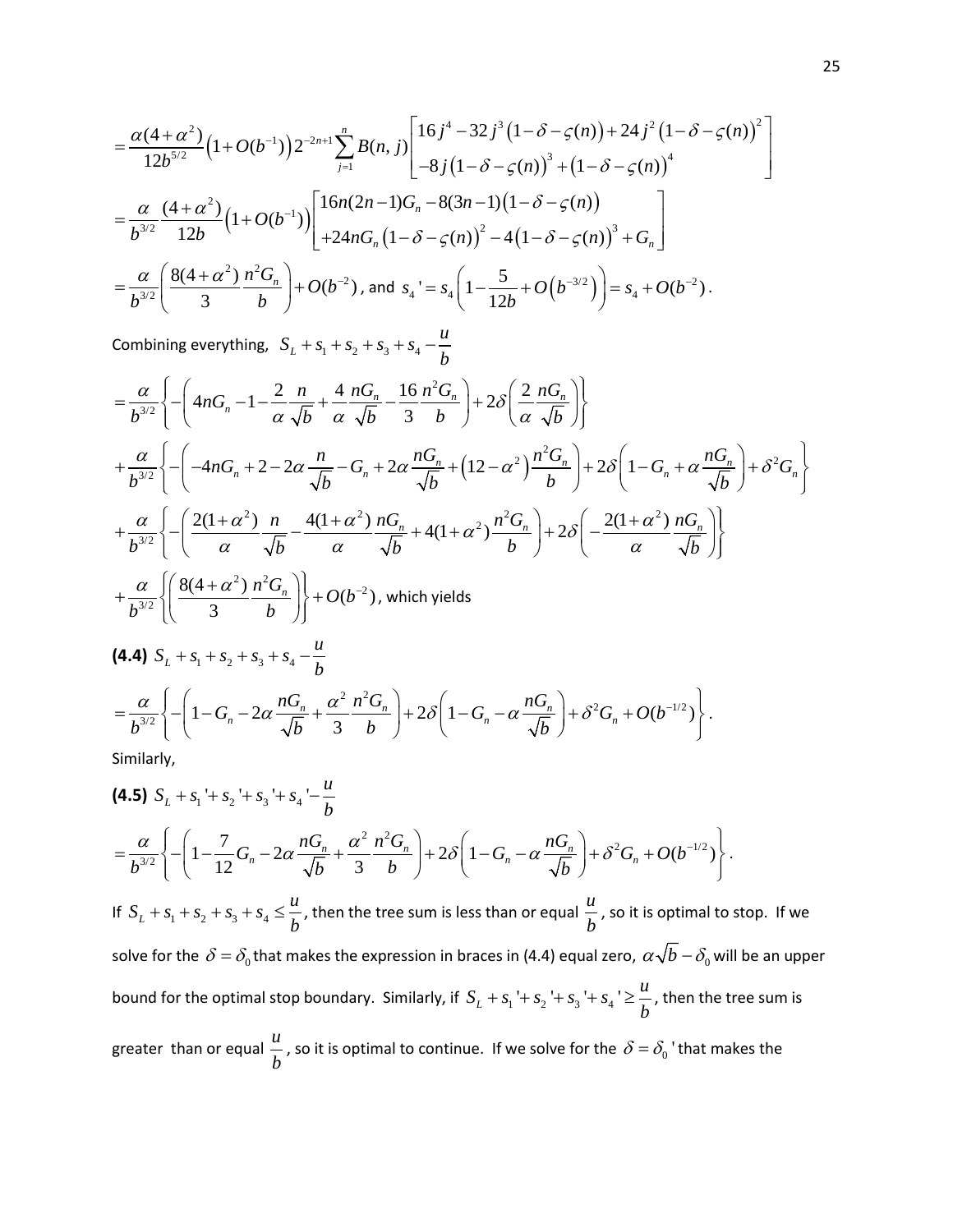expression in braces in (4.5) equal zero,  $\alpha \sqrt{b} - \delta_0$  'will be a lower bound for the optimal stop boundary. It is just a matter of approximating a solution to a quadratic equation.

Let 
$$
A = G_n
$$
 and  $B = 2(1 - B_1 G_n)$ , where  $B_1 = 1 + \alpha \frac{n}{\sqrt{b}}$ . For the upper bound case, the

constant term for the quadratic equation is  $C = -\left(1 - C_1 G_n\right) + O(b^{-1/2})$  , where  $C_1 = 1 + 2\frac{\alpha n}{\sqrt{1 - \alpha^2}}\frac{\alpha^2}{\alpha}$  $T_1 = 1 + 2 \frac{\alpha n}{\sqrt{b}} - \frac{\alpha}{3}$  $C_1 = 1 + 2 \frac{\alpha n}{\sqrt{n}} - \frac{\alpha^2}{2} \frac{n}{n}$ *b b*  $=1+2\frac{\alpha n}{\sqrt{2}}-\frac{\alpha^{2}n^{2}}{2}$ . For the lower bound case, the constant term is  $|C' \rangle = - \left( 1 - C^{-1}_{1} G_{n} \right) + O(b^{-1/2})$  , where

$$
C_1 = \frac{7}{12} + 2\frac{\alpha n}{\sqrt{b}} - \frac{\alpha^2}{3} \frac{n^2}{b}.
$$

Do the upper bound case first. Now officially take  $n = \frac{\alpha}{2} \sqrt{b}$  (or rather, the integer part of that),

for this case. We already assumed that  $n \leq \frac{\alpha}{2} \sqrt{b}$  , but now take it equal. In that case,

$$
A = G_n = \frac{1}{\sqrt{\pi n}} \left( 1 + O(n^{-1}) \right) = \sqrt{\frac{2}{\pi \alpha \sqrt{b}}} \left( 1 + O(b^{-1/2}) \right) = \sqrt{\frac{2}{\pi \alpha}} \frac{1}{b^{1/4}} \left( 1 + O(b^{-1/2}) \right).
$$
\n
$$
q_0 = \frac{-B + \sqrt{B^2 - 4AC}}{2A} = \frac{-B + B \left( 1 - \frac{4AC}{B^2} \right)^{1/2}}{2A} = \frac{-B + B \left( 1 - \frac{2AC}{B^2} - \frac{2A^2C^2}{B^4} - O(A^3) \right)}{2A}
$$
\n
$$
= -\frac{C}{B} - \frac{AC^2}{B^3} + O(b^{-1/2}), \text{ since } A = G_n = O(b^{-1/4}). \text{ Now } -\frac{C}{B} - \frac{AC^2}{B^3}
$$
\n
$$
= \frac{1 - C_1 G_n + O(b^{-1/2})}{2(1 - B_1 G_n)} - G_n \frac{\left( 1 - C_1 G_n + O(b^{-1/2}) \right)^2}{8 \left( 1 - B_1 G_n \right)^3} = \frac{1}{2} \left( 1 - C_1 G_n \right) \left( 1 + B_1 G_n + O(b^{-1/2}) \right) - \frac{G_n}{8} + O(b^{-1/2})
$$
\n
$$
= \frac{1}{2} - \frac{1}{2} \left( C_1 - B_1 + \frac{1}{4} \right) G_n + O(b^{-1/2}) = \frac{1}{2} - \frac{1}{2} \left( \frac{\alpha n}{\sqrt{b}} - \frac{1}{3} \frac{\alpha^2 n^2}{b} + \frac{1}{4} \right) G_n + O(b^{-1/2}), \text{ and since } n = \frac{\alpha}{2} \sqrt{b},
$$
\n
$$
\delta_0 = \frac{1}{2} - \frac{1}{2} \left( \frac{\alpha^2}{2} - \frac{\alpha^4}{12} + \frac{1}{4} \right) G_n + O(b^{-1/2}) = \frac{1}{2} - \frac{1}{4} \left( \alpha^2 \left( 1 - \frac{\alpha^2}{6} \right) + \frac{1}{2} \right) \sqrt{\frac{2}{\alpha}} \frac{1}{\sqrt{\pi}} b^{-1/4} + O(b^{-1/2})
$$
\

We have proved that  $\alpha\sqrt{b} - \frac{1}{2} + \frac{.434}{\sqrt{\pi}}b^{-1/4} + O(b^{-1/2})$  is an upper bound for the optimal stop rule.

The numerical work gives the boundary apparently quite sharply as about  $\alpha\sqrt{b} - \frac{1}{5} + \frac{.385}{\sqrt{5}}b^{-1/4}$ 2  $\alpha\sqrt{b} - \frac{1}{2} + \frac{365}{\sqrt{\pi}}b$  $-\frac{1}{2} + \frac{.565}{\sqrt{2}} b^{-1/4}$  as we

mentioned, so pretty good! We got the right order,  $b^{-1/4}$ , with not much worse coefficient. We're on the right track.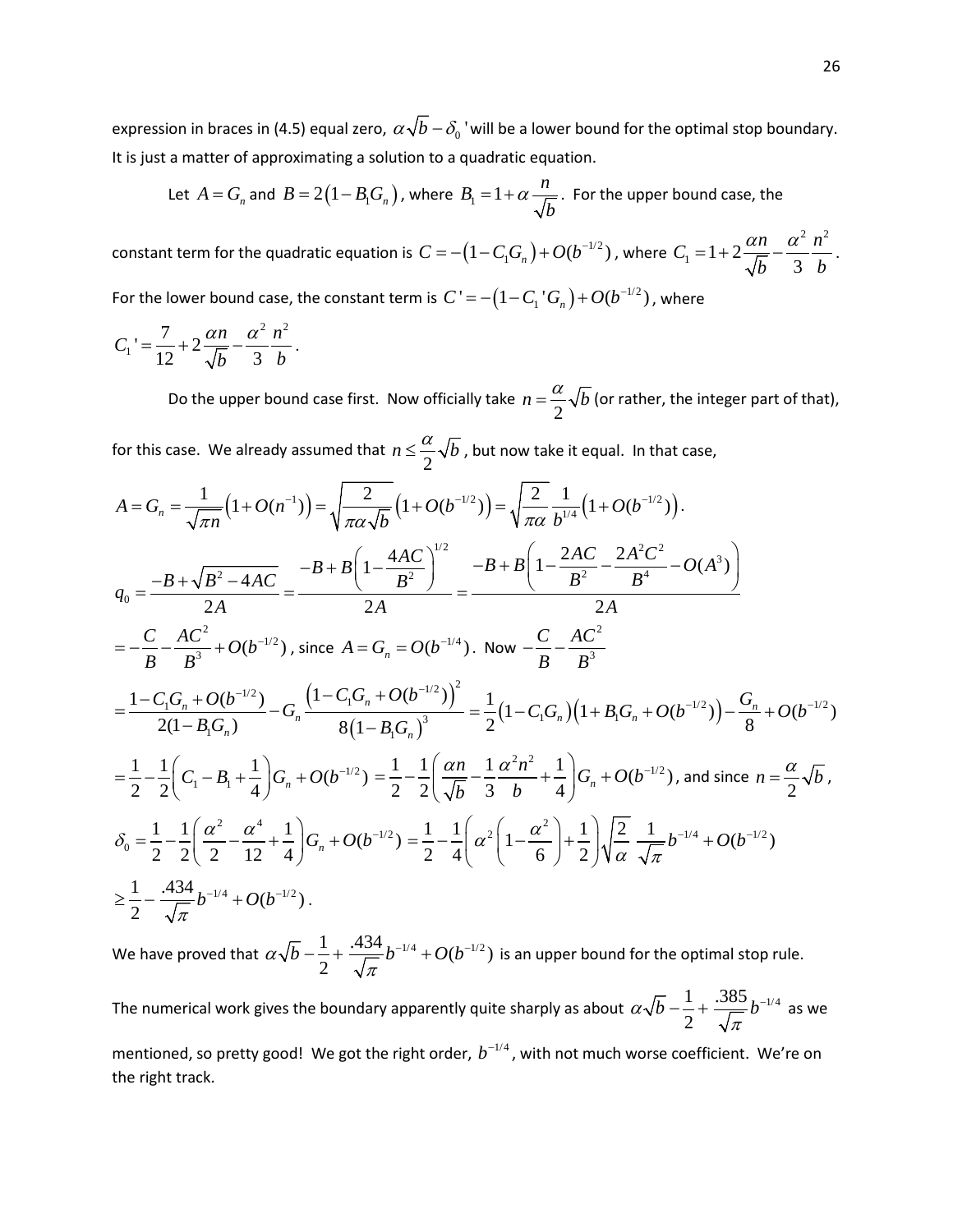For the lower bound case, we now take  $n = c\sqrt{b}$ , with *c* to be decided, to get the best result. We already assumed  $c \leq 2$ .

$$
\delta_0 = -\frac{C'}{B} - \frac{AC'^2}{B^3} + O(b^{-1/2}) \text{ as before. We have}
$$
  
\n
$$
-\frac{C'}{B} - \frac{AC'^2}{B^3} = \frac{1 - C_1'G_n + O(b^{-1/2})}{2(1 - B_1G_n)} - G_n \frac{(1 - C_1'G_n + O(b^{-1/2}))^2}{8(1 - B_1G_n)^3}
$$
  
\n
$$
= \frac{1}{2}(1 - C_1'G_n)(1 + B_1G_n + O(b^{-1/2})) - \frac{G_n}{8} + O(b^{-1/2}) = \frac{1}{2} - \frac{1}{2}(C_1' - B_1 + \frac{1}{4})G_n + O(b^{-1/2})
$$
  
\n
$$
= \frac{1}{2} - \frac{1}{2}\left(-\frac{1}{6} + \frac{\alpha n}{\sqrt{b}} - \frac{1}{3}\frac{\alpha^2 n^2}{b}\right)G_n + O(b^{-1/2}), \text{ and since } n = c\sqrt{b},
$$
  
\n
$$
\delta_0 = \frac{1}{2} - \frac{1}{2}\left(-\frac{1}{6} + \alpha c - \frac{\alpha^2 c^2}{3}\right) \frac{1}{\sqrt{c}} - \frac{1}{\sqrt{\pi}}b^{-1/4} + O(b^{-1/2}). \text{ Find the value of } c \text{ that maximizes}
$$
  
\n
$$
\left(-\frac{1}{6} + \alpha c - \frac{\alpha^2 c^2}{3}\right) \frac{1}{\sqrt{c}} \text{ in the usual way, getting } c = 1.36. \text{ With that choice of } c,
$$
  
\n
$$
\delta_0 = \frac{1}{2} - \frac{.23}{\sqrt{\pi}}b^{-1/4} + O(b^{-1/2}). \text{ This proves } \alpha\sqrt{b} - \frac{1}{2} + \frac{.23}{\sqrt{\pi}}b^{-1/4} + O(b^{-1/2}) \text{ is a lower bound for the optimal stop rule. } \square
$$

*Acknowledgements*: We thank T. P. Hill for pointing out the work of Häggström and Wästlund, which motivated everything we did, and also for discussions and encouragement. We thank Steve Mann for supplying the Intel MMX code for both floating and integer 128-bit arithmetic that was needed for the rigorous determination of stop rules for the extremely large number of flips considered.

### **References**

- 1. Leo Breiman, *Probability*, Addison-Wesley (1968)
- 2. Y.S. Chow, H. Robbins, and D. Siegmund, *Great Expectations: The Theory of Optimal Stopping*, Houghton Mifflin (1971).
- 3. Y.S.Chow and H. Robbins, On optimal stopping rules for  $S_n / n$ , *III. J. Math* 9 (1965), 444-454.
- 4. Sören Christensen and Simon Fischer, On the  $S_n/n$  Problem, *J. Appl. Probab.* (2022), 1-13.
- 5. Olle Häggström and Johan Wästlund, Rigorous Computer Analysis of the Chow-Robbins Game, *American Math Monthly* (December 2013), 893-899.
- 6. Tze Leung Lai, Yi-Ching Yao and Farid Aitsahlia, Corrected random walk approximations to free boundary problems in optimal stopping, *Advances in Applied Probability* **39** (2007), 753-775.
- 7. L. A. Medina and D. Zeilberger, An Experimental Mathematics Perspective on the Old, and still Open, Question of When to Stop?, *arXiv:0907.0032v2[math.PR]* (June 2009).
- 8. Pedro J. Miana and Natalia Romero, Moments of Catalan Triangle Numbers, *Number Theory and its*